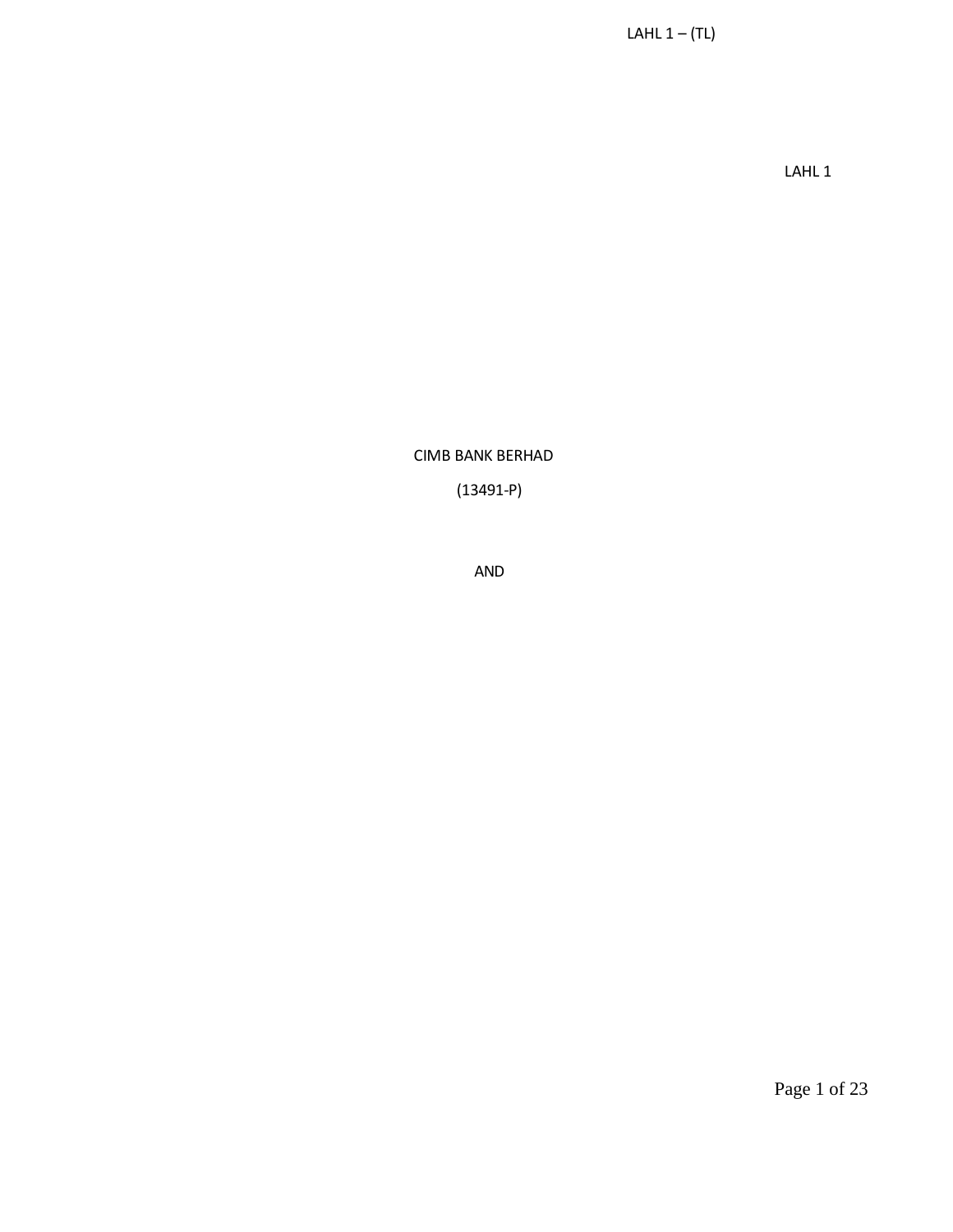# HOUSING / SHOPHOUSE LOAN AGREEMENT TERM LOAN

Date :

PARTIES

| 1. | The Bank     | CIMB Bank Berhad (13491-P) of Level 13, Menara CIMB,<br>Jalan Stesen Sentral 2, Kuala Lumpur Sentral,<br>50470 Kuala Lumpur |
|----|--------------|-----------------------------------------------------------------------------------------------------------------------------|
| 2. | The Customer | The Party(s) whose name(s) and description(s) is/are<br>as specified in Section 1 of Schedule 1.                            |

#### WHEREAS

The Bank has pursuant to the Letter of Offer agreed to make or continue to make available to the Customer the Loan upon the terms and conditions hereinafter contained

#### IT IS HEREBY AGREED AS FOLLOWS:-

#### 1 INTERPRETATION

1.1 In this Agreement the following words have the following meaning:-

|                                                                                     | The rate of interest prescribed by the Bank (and as BLR or BR |
|-------------------------------------------------------------------------------------|---------------------------------------------------------------|
| (BLR) or Base Rate<br>varied from time to time) as an indicator rate against which  |                                                               |
| (BR) as stated in the<br>rates of interest for Loans or Advances are computed and   |                                                               |
| include such indicator rate by whatever name called by the Bank.<br>Letter of Offer |                                                               |

- Charge : The Charge under the National Land Code 1965 or Sabah Land Ordinance (Cap 68) or the Sarawak Land Code (Cap. 81) as originally enacted and as may be amended from time to time including related ancillary or subsidiary legislation made thereunder, which shall be in form and content acceptable to the Bank.
- Deed of Assignment : The assignment to be executed by the Customer and/or the Security Party assigning the Property and all rights, interests and/or benefits of the sale and purchase agreement and/or construction contract (whichever applicable) to the Bank, which Deed of Assignment shall be in form and content acceptable to the Bank.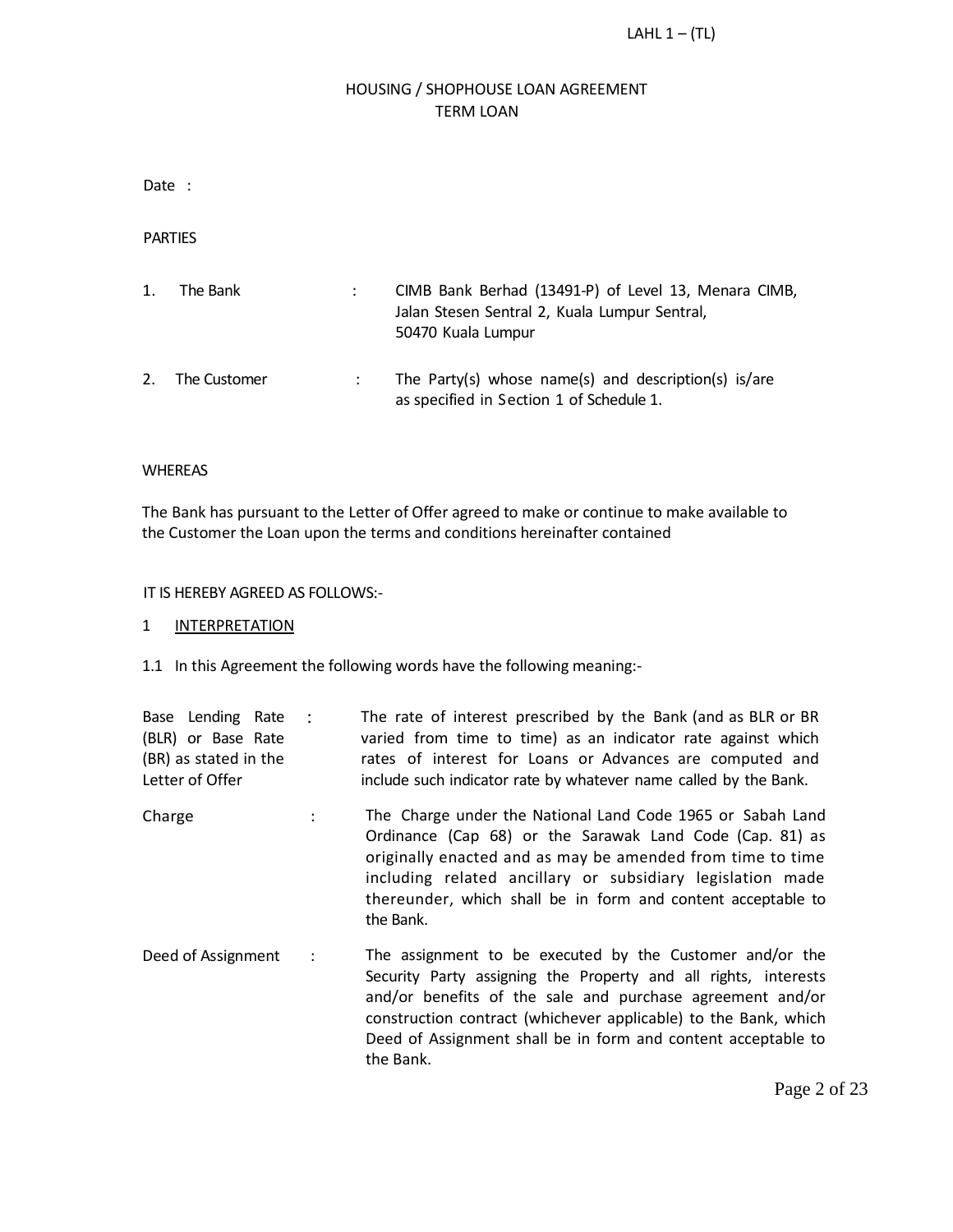- Default Rate The default rate of interest as specified in the Letter of Offer, or such other default rate of interest as the Bank may in its discretion stipulate from time to time.
- Drawdown Expiry Date : Unless stated otherwise in the provisions contained in Letter of Offer including but not limited to provisions relating to availability or availability period of the Loan , the Drawdown Expiry Date shall be the day after full disbursement under this Agreement has been made, PROVIDED THAT if there is no full disbursement within thirty six (36) months from the date of the Bank's Letter of Offer, the Drawdown Expiry Date shall be thirty six (36) months from the date of the Bank's Letter of Offer, or any extended date as agreed by the Bank by written notice.
- Loan : The loan to be made by the Bank to the Customer under this Agreement.
- Loan Account : The Customer's account maintained with the Bank to reflect the Indebtedness due and owing to the Bank by the Customer under this Agreement.
- Indebtedness : Includes any amounts (whether present or future, actual or contingent, secured or unsecured) howsoever incurred or owed by the Customer to the Bank (whether as principal, surety, borrower or security provider) including but not limited to principal, interest, default and/or additional interest, premium, commission, fee and other charges whether by this Loan or any future facility granted by the Bank from time to time or at any time.
- Insolvency Act : The Insolvency Act, 1967 as originally enacted and as may be amended from time to time including any related ancillary or subsidiary legislation made thereunder.
- Letter of Offer **1988** : The letter of offer as attached in Schedule 2 and any subsequent letter of offer of the Bank relating to this Agreement and accepted by the Customer and any subsequent letter issued by the Bank to the Customer pursuant to this Agreement .
- Prevailing Interest Rate : The prevailing interest rate as specified in the Letter of Offer, or such other interest rate as the Bank may in its discretion stipulate from time to time.
- Property : Land provided as security for repayment of the Loan which is described in Section 2 of Schedule 1, the particulars of which are subject to the Bank's right of amendment or correction
- Repayment Date : The monthly and final repayment dates as specified in the Letter of Offer, or such other repayment dates as the Bank may in its discretion stipulate from time to time.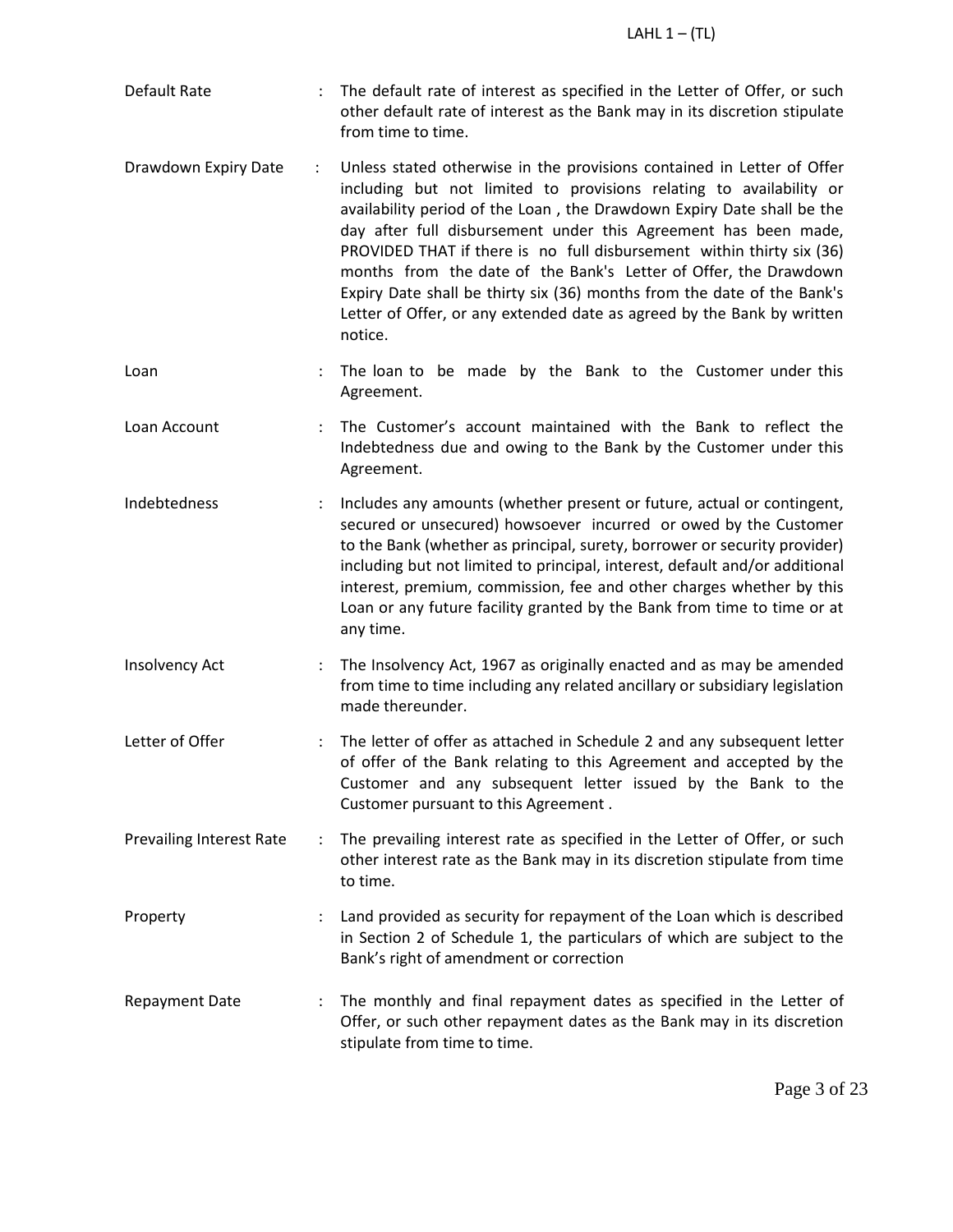| <b>Security Documents</b> | $\ddot{\phantom{0}}$ | The security documents referred to in the Letter of Offer and any other<br>documents for the time being constituting security for the<br>Indebtedness, all of which shall be in form and content acceptable to<br>the Bank. |  |
|---------------------------|----------------------|-----------------------------------------------------------------------------------------------------------------------------------------------------------------------------------------------------------------------------|--|
| Security Interest         |                      | Security as stated in the Letter of Offer which is or are to be provided by<br>the Customer and or the Security Party as security for repayment of the<br>Indebtedness.                                                     |  |
| <b>Security Party</b>     | $\ddot{\phantom{a}}$ | The party(y) as specified in Section 3 of Schedule 1 who are providing<br>the Security Interest.                                                                                                                            |  |
| <b>FSA</b>                | ÷                    | The Financial Services Act 2013, as originally enacted and as may be<br>amended from time to time including any related ancillary or subsidiary<br>legislation made thereunder.                                             |  |

- 1.2 Reference to the masculine gender includes the feminine and neuter genders and vice versa and references to the singular number include the plural and vice versa.
- 1.3 Where two or more persons or parties are included or comprised in any expressions and undertakings expressed to be made to such persons or parties the same shall be enforceable by or against them jointly and severally.
- 1.4 Words applicable to natural persons shall include any body of persons, company, corporation, firm or partnership, corporate or incorporated and vice versa.
- 1.5 Section headings are inserted for convenience only and shall not in any way affect the interpretation thereof.
- 2 AMOUNT, PURPOSE AND DURATION
- 2.1 Amount

The Bank's obligation under this Agreement shall not exceed the Loan amount specified in the Letter of Offer.

# 2.2 Purpose

The Customer shall utilise the Loan for the purpose specified in the Letter of Offer. The Bank is not bound to ensure that the Customer uses the Loan for the purpose specified.

2.3 Duration

The duration of the Loan is as specified in the Letter of Offer, PROVIDED THAT if there is no full disbursement of the Loan within thirty six (36) months from the date of the Bank's Letter of Offer, the duration shall be thirty six months from the date of the Bank's Letter of Offer. The Bank can extend the duration by written notice to the Customer.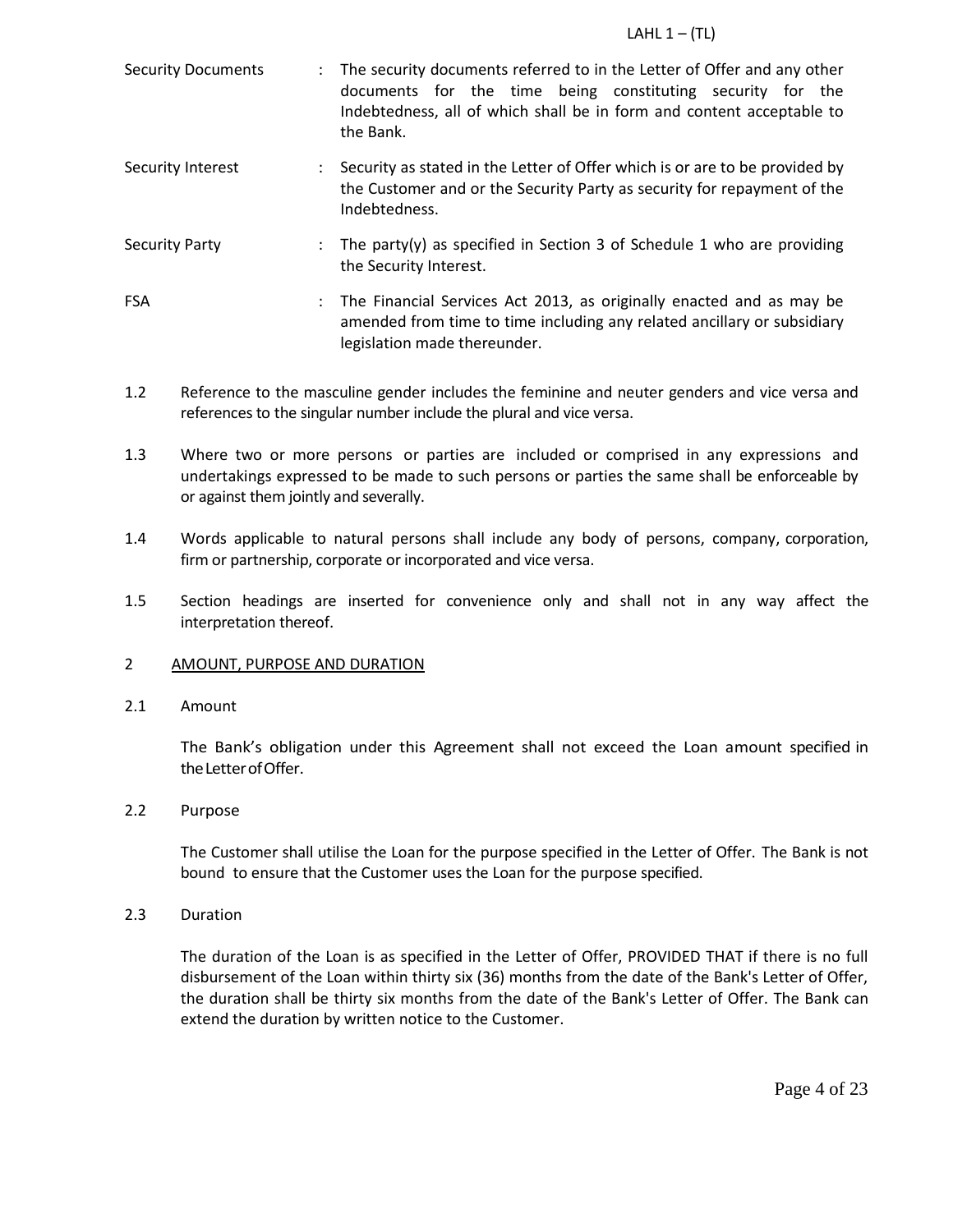# 3 CONDITIONS PRECEDENT AND DISBURSEMENT

### 3.1 Conditions Precedent

- (a) The Customer shall comply with the conditions precedent set out in Schedule 3 herein, within one hundred and eighty (180) days from the date of the Letter of Offer or any date extended by the Bank by written notice, failing which the Bank reserves the right to withdraw or cancel the Loan.
- (b) Disbursement or utilisation of the Loan will be made only after all conditions precedent have been fulfilled within the period stipulated above.
- 3.2 Waiver

The Bank may waive any condition precedent without prejudicing the Bank's right of recovery.

- 3.3 Disbursement
	- (a) The Customer authorises the Bank to pay any amount in such manner and upon such terms and conditions as the Bank deems fit, to any financial institution, firm of solicitors, developer, vendor, builder, contractor, architect or such other person responsible for or concerned with the sale of the Property or the construction of the Property, at such times, in such manner, in such amounts, and upon such contingencies and conditions as the Bank may in its absolute discretion decide, and/or by progressive releases or otherwise in accordance with the schedule of payments or such variation as the Bank may deem fit. An acknowledgement from the recipient shall be deemed as if the same had been made or given by the Customer personally.
	- (b) The Customer shall not request the Bank to defer or stop disbursement of any amounts under the Loan if the Bank has already given an undertaking to any third parties to disburse the Loan .
	- (c) The Customer authorises the Bank to withhold the disbursement of the Loan if the developer or vendor fails to honour its obligation to any financial institution or if in the Bank's opinion the developer or vendor or contractor or the Security Party is/are in breach of any sale and purchase agreement or any construction or Security Interest.
	- (d) The Bank is not obliged either in law or in equity to make or continue to make any disbursement if an event of default had occurred or is about to occur and if capable of being remedied is not remedied within seven (7) days after written notice by the Bank to the Customer.
	- (e) The Customer shall indemnify the Bank for all costs, expenses, claims and demand made on the Bank, if the Bank had at the request of the Customer given any express or implied undertaking or covenant to any financial institution or developer or vendor or their solicitors or firm of solicitors purporting to act for any of them.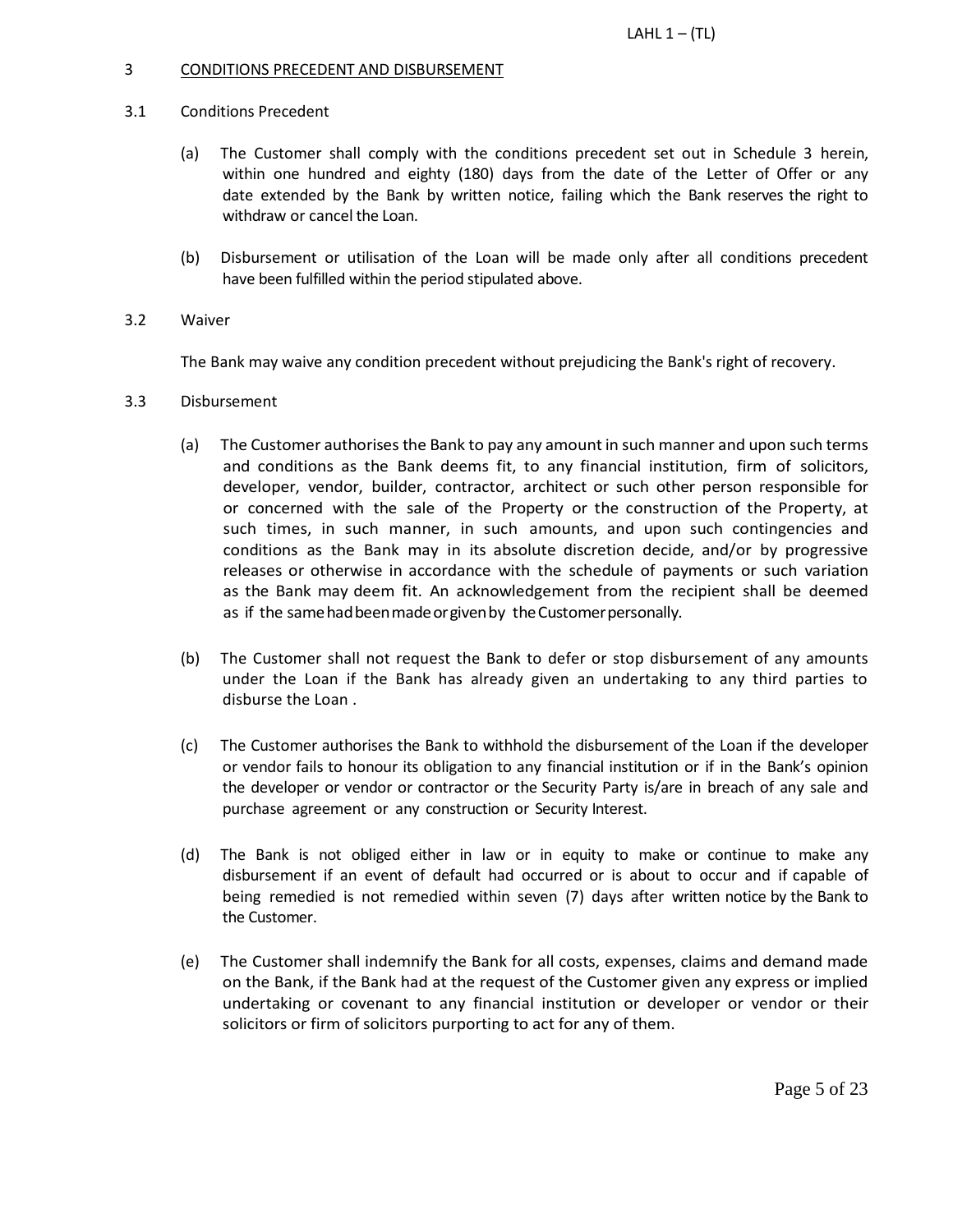### 3.4 Drawdown Expiry Date

No disbursement shall be made after the Drawdown Expiry Date.

### 4 INTEREST

- 4.1 Prevailing Interest Rate on Partial Release
	- (a) Interest shall be debited to the Loan Account on the last day of each calendar month at the Prevailing Interest Rate.
	- (b) The Customer shall pay the above interest on the first day of the next calendar month, failing which:-
		- (i) the amount of overdue interest shall attract default interest at the Default Rate;
		- (ii) the overdue interest as referred to in Clause  $4.1(b)(i)$  above, shall form part of the balance outstanding under the Loan Account and shall be chargeable with interest at the Prevailing Interest Rate;
		- (iii) the Bank reserves the right to reject any application for further disbursement without being liable for any consequential loss.
- 4.2 Prevailing Interest Rate on Full Release
	- (a) Interest shall be debited to the Loan Account on daily balance basis at the Prevailing Interest Rate.
	- (b) The calculation and posting of interest shall occur at midnight irrespective of whether the interest computation date or the last day of the calendar month falls on a weekend or a public or a banking holiday.
- 4.3 Recalculation Upon Variation of Interest Rate

Where the rate of interest for the Loan is varied from a certain date other than the month end (hereinafter referred to as the "Interest Variation Date"), then interest shall be charged as follows: -

- (a) The old interest rate shall continue to apply from the start of the previous month end until the day preceding the Interest Variation Date; and
- (b) For the remainder of that month, the new interest rate shall be calculated again on the sum standing to the debit of the Loan Account on the next month end and posted monthly to the Loan Account in the same manner as hereinbefore provided.

# 4.4 Interest for Part of The Month

Where interest needs to be calculated on a number of days, which is less than one month, then interest, shall be calculated on the actual number of days found in that particular month.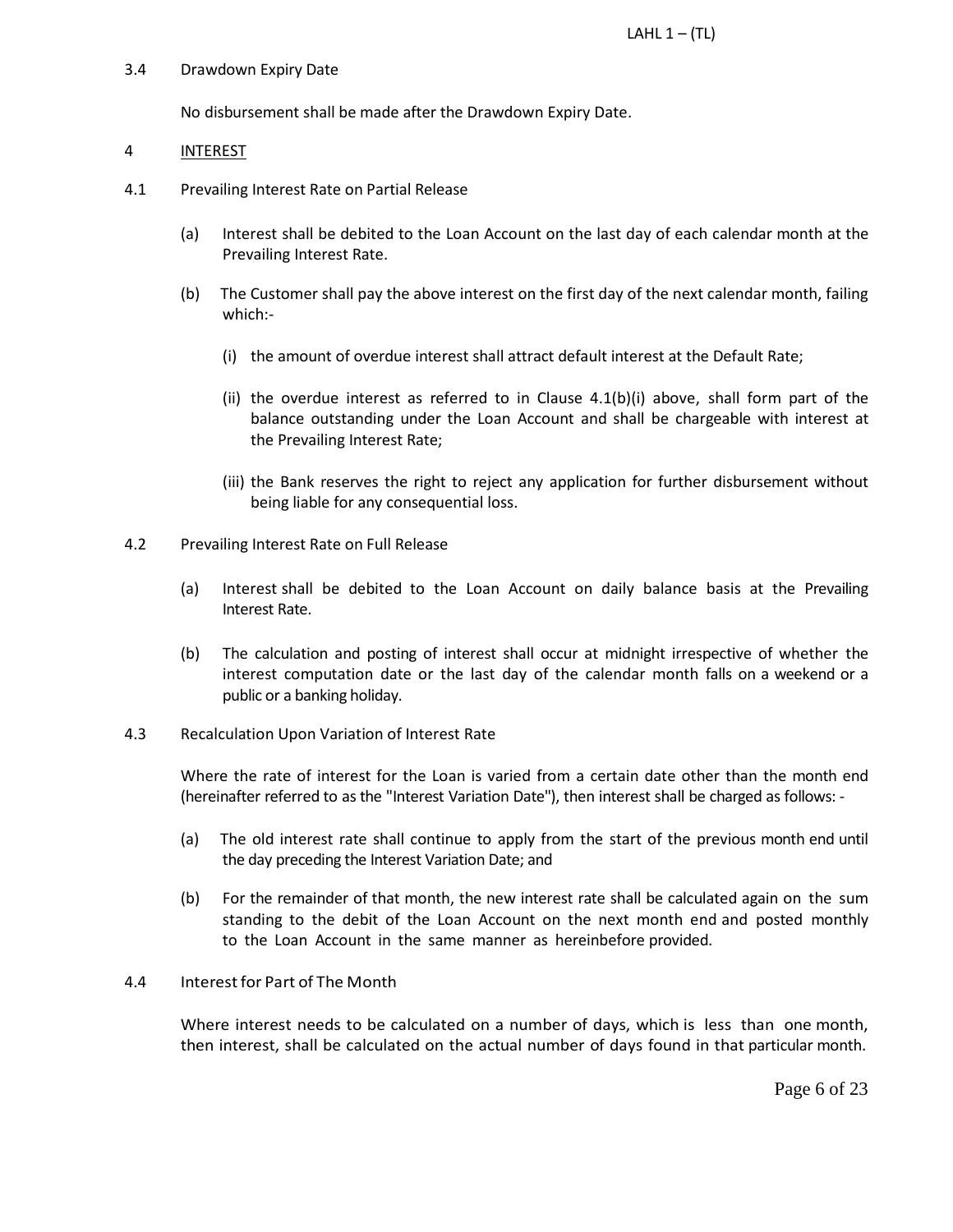# 4.5 Capitalisationof Interest

The interest on the Loan including capitalised interest shall at the end of each calendar month be capitalised and added for all purposes to the Loan then owing, and shall thence forth bear interest at the Prevailing Interest Rate notwithstanding that the relationship of financiercustomer has ceased. Notwithstanding any capitalisation of interest, the Customer shall service the interest monthly.

# 4.6 Default Interest Rate

- (i) Default interest at the Default Rate shall be chargeable under the circumstances stated in the Letter of Offer, before as well as after judgment, and such default interest shall be payable by the Customer as a right within the meaning of Section 11 (b) of the Civil Law Act 1956, and shall constitute the rate otherwise agreed within the meaning of Section 16 (i) of the Courts of Judicature Act 1964.
- (ii) The above charges shall be in addition and without prejudice to the power, rights and remedies available to the Bank and is to be charged from the date they become due to the date of actual payment.

Notwithstanding the above, the Bank reserves the right to charge default interest at any other rate which the Bank may in its discretion stipulate, and a statement in writing signed by an officer of the Bank as to the rate and/or amount of default interest payable shall be conclusive evidence of the rate and/or amount of default interest payable by the Customer.

- 4.7 Variation of Interest Rate and Other Charges
	- (i) The Bank shall have the discretion to vary the Prevailing Interest Rate and/or other bank charges (by either varying the BLR or BR or the margins or spreads above the BLR or BR or both or in the manner or mode of computation or charging or howsoever) by the following manner:-
		- (a) Variation of BLR or BR

By displaying at the premises of the Bank a general notice or in the Bank's website and the variation shall take effect on the date specified; and/or

(b) Variation of Spread or Margin Above BLR or BR and/or Other Bank Charges

By serving a notice in writing (no signature is required if sent by computer generated advice) by ordinary mail at the Customer's risk to the last known address of the Customer and such notice shall be deemed to have been received three (3) days after its date of posting. The variation shall take effect from the date specified in the notice (which may be a date already passed in which case the variation shall have retrospective effect).

(ii) The Customer shall not be relieved from payment of the new Prevailing Interest Rate and/or bank charges if the Bank fails to give such notice.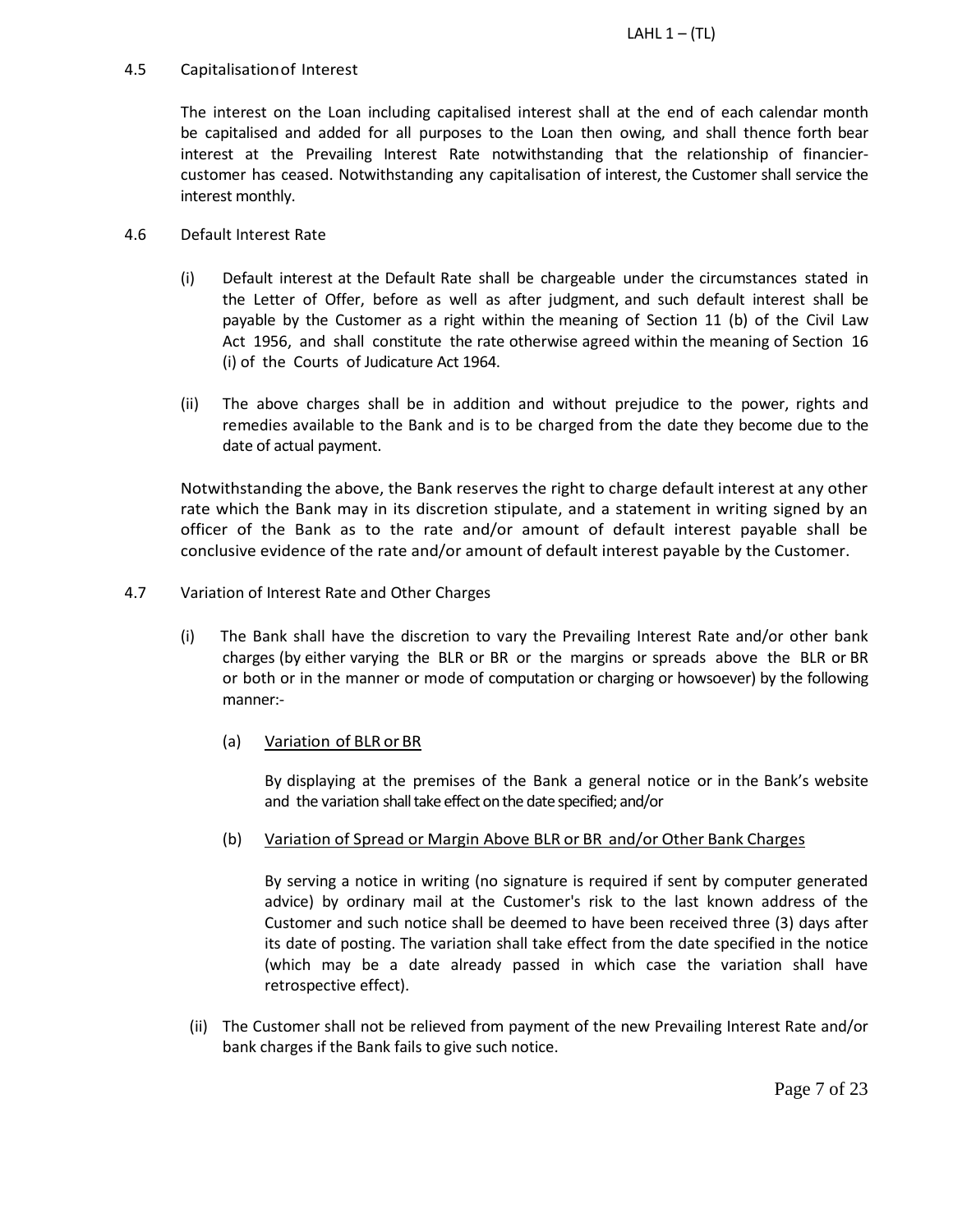- (iii) The decision of the Bank shall be final and shall not be questioned at any time.
- (iv) If and whenever there is a variation to the Prevailing Interest Rate and/or other bank charges, the Bank may in its absolute discretion make the necessary adjustment consequential to such variation either by varying the amount of any instalment or varying the number of instalments or both.

# 4.8 Section 8(2A) of the Insolvency Act

The Customer and the Security Party agree to pay the Prevailing Interest Rate and/or Default Rate in the event that the Bank does not realise its Security Interest within twelve (12) months from the date of the bankruptcy order adjudicating the Customer to be a bankrupt.

## 5 REPAYMENT

## 5.1 Repayment

- (i) The Customer shall repay the Loan by instalment as per the amount specified in the Letter of Offer. Unless stated otherwise in the Letter of Offer, the first instalment shall commence on the first day of the following month after full release of the Loan or the expiry of the Drawdown Expiry Date whichever is earlier and to be repaid before or on the monthly Repayment Date.
- (ii) The Bank shall be entitled to vary the above monthly instalment at any time and from time to time now and/or in the future due to any reasons whatsoever, including but not limited to a change in the Prevailing Interest Rate, to ensure that the amount outstanding is paid in full by the final Repayment Date (a day which shall be notified later by the Bank as the day when the total sum outstanding under the Loan shall be satisfied by the final instalment as required and made pursuant to this Clause).
- (iii) The Bank may extend the duration to a further term on such terms and conditions as determined by the Bank.
- (iv) Notwithstanding the above, full payment must be made on receipt of a demand by the Bank.

### 5.2 Prepayment

Unless stated otherwise in the Letter of Offer the following prepayment provisions shall apply:

- (a) The Customer may, with the Bank's consent and by paying the charges stipulated in Clause 5.2(c) below, prepay the Loan owing or part of the Loan owing by giving three (3) months notice stating the redemption sum and evidence satisfactory to the Bank that all authorisation necessary for the redemption have been unconditionally obtained.
- (b) The Bank may charge additional interest if the Customer fails to pay the redemption sum within the period for redemption.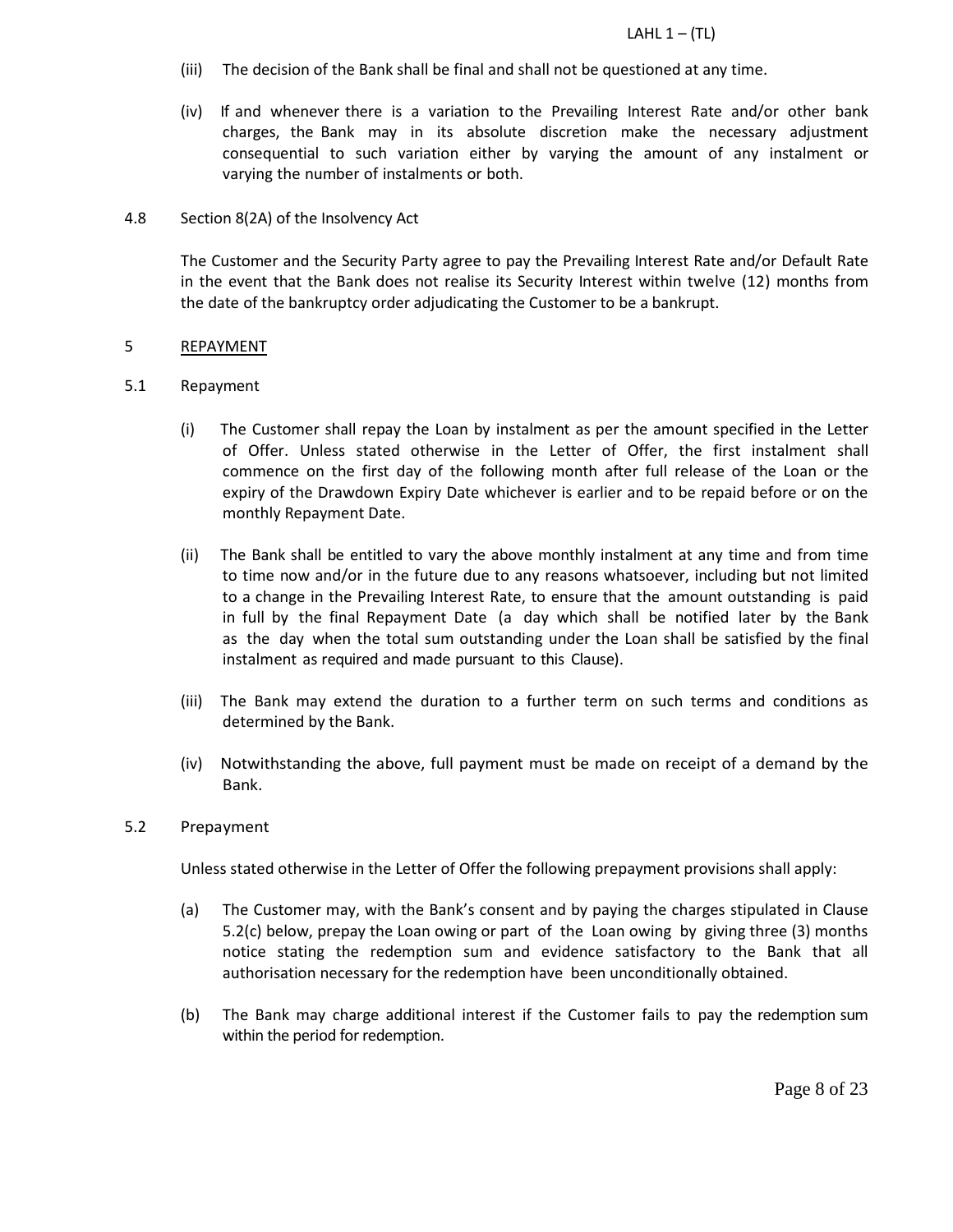- (c) As consideration for the Bank's consent, and if so stated in the Letter of Offer, the Customer shall pay any prepayment charges stipulated in the Letter of Offer, in the manner and/or in the circumstances stated in the Letter of Offer.
- (d) The Bank reserves the right to vary the terms of Clause 5.2(a) above as per the Letter of Offer and/or the Special Conditions in Schedule 2 herein.

### 5.3 Redemptions

If so stated in the Letter of Offer, the Customer shall pay a redemption fee at the rate stated in the Letter of Offer if the Loan is fully discharged, terminated or redeemed by either party, within the period stated in the Letter of Offer.

## 6 PAYMENTS

- 6.1 All payments under this Agreement shall be made on or before the monthly Repayment Date. This Clause does not apply for prepayment made under Clause 5.2 above.
- 6.2 Any prepayments made may be applied towards the Customer's repayment obligation in inverse order of maturity.
- 6.3 All paymentsto bemade shall in Malaysian Ringgit and in immediately available funds.
- 6.4 All payments shall be made without set-off, counter claim and any deduction whatsoever.
- 6.5 Notwithstanding any other provisions herein, the Customer shall be liable for any taxes payable in connection with or arising out of this Agreement or the Loan/the product or any services in connection therewith.
- 6.6 The Bank may debit the Loan Account, as an advance to the Customer, to effect payments of all quit rent, assessment, premium, fee, commission, legal costs (both party and party and solicitor and client costs), valuation and/or any other charges due and payable under this Agreement. Any advance made under this Clause shall be repaid within fourteen (14) days of a notice given by the Bank. Interest at the Prevailing Interest Rate shall be charged on all advances.

# 7 REPRESENTATIONS AND WARRANTIES

- 7.1 The Customer represents and warrants to the Bank that:-
	- (i) The Customer has full power to enter and perform the Customer's obligations under this Agreement.
	- (ii) The acceptance of the Loan shall not constitute an event of default under any of the Customer's agreements with a third party or contravene any law or regulation or orderto which the Customer is a party.
	- (iii) There is no legal proceedings and/or bankruptcy or winding up or insolvency proceedings threatened or pending against the Customer and/or any Security Party or the Customer

Page 9 of 23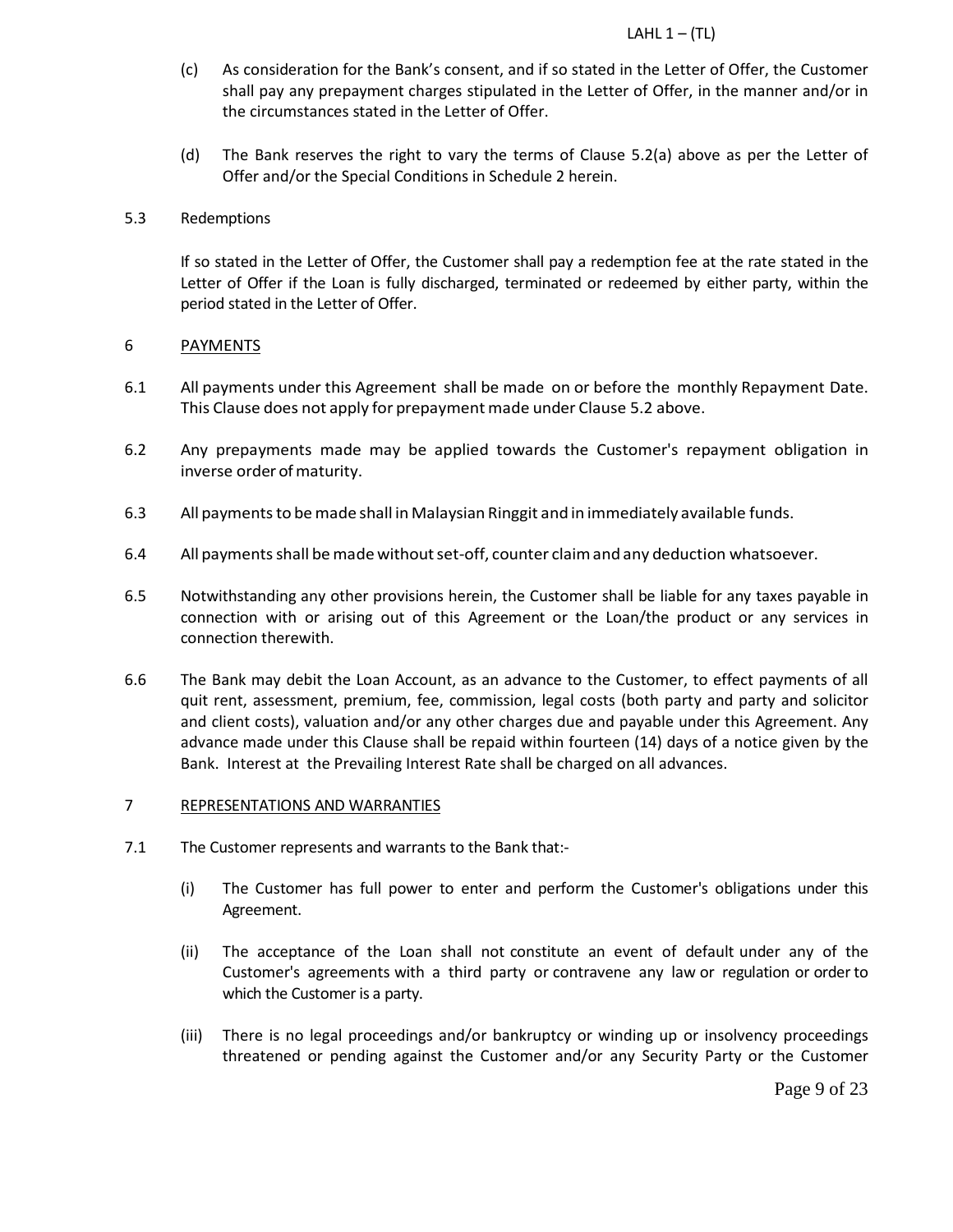and/or any Security Party is not an undischarged bankrupt or wound up or insolvent or the Customer and/or any Security Party has not violated any court order or judgment or the Customer and/or any Security Party has not entered into or proposed to enter into any voluntary arrangement with their respective creditor(s) or there is no receiver and/or manager appointed to take over the Customer's and/or any Security Party's assets and/or business or there is no application made or pending by any person for an order for the Customer and/or any Security Party to be placed under judicial management and for the appointment of a judicial manager or there is no form of arrangement or composition (voluntary or otherwise) entered or proposed to be entered into by the Customer and/or any Security Party with their respective creditor(s).

- (iv) All information furnished or declaration made to the Bank are true and do not omit any facts which would affect the Bank's decision to grant this Loan.
- (v) There is no violation of any provisions contained in the FSA or any prevailing laws or regulatory requirements or directives or guidelines issued or which may from time to time be issued or amended by Bank Negara Malaysia pertaining to the grant of facilities generally or to persons connected with the Bank ('Laws or Guidelines').
- (vi) The Customer and/or the Security Party is/are or shall be the beneficial owner(s) of the Property.
- (vii) That at the date of this Agreement, there is no encumbrance on the Property except those described in the Security Interest.
- 7.2 Each of the above representations and warranties shall be continuing during the duration of this Agreement.
- 8 DEFAULT
- 8.1 Events

Each of the following events shall be an event of default: -

- (a) Failure by the Customer to meet the Bank's demand within the time stipulated in the demand.
- (b) Failure by the Customer to pay the monthly instalment, the interest, capitalised interest, default interest and/or other charges within the time stipulated.
- (c) Failure by the Customer to comply with any part of the terms and/or conditions of this Agreement.
- (d) If there is any misrepresentation in any form by the Customer and/or if the Bank discovers information which may affect the Bank's decision to grant the Loan and/or should the Bank have any reason to believe that any information supplied or declaration made to the Bank is false, untrue or misleading.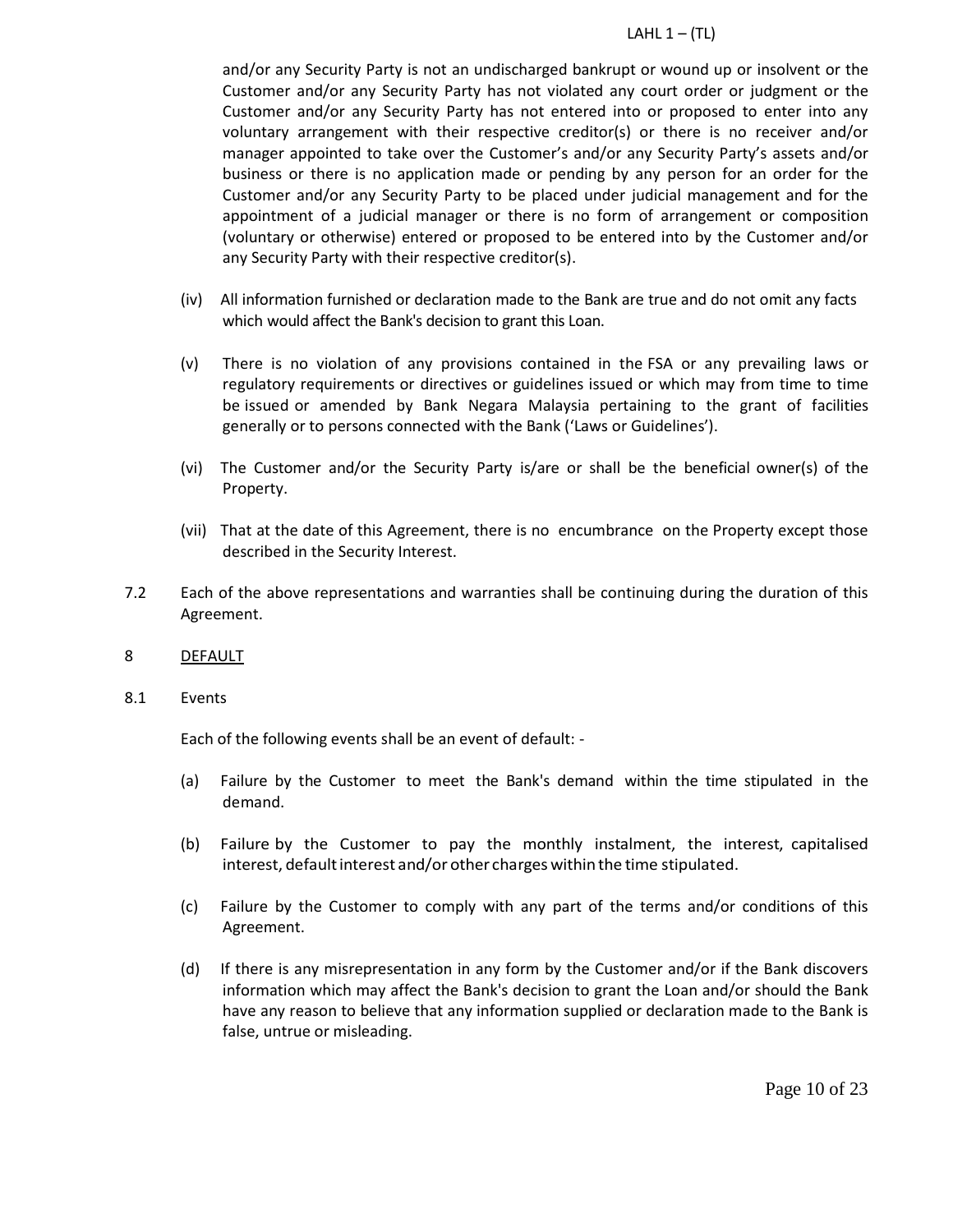- (e) Failure by the Security Party to comply with any part of the terms and/or conditions of the Security Interest.
- (f) If any housing development project and/or construction of any property and/or building, and/or any form of construction project, which involves any Property financed under the Loan, is delayed, abandoned or discontinued;
- (g) A situation shall occur which in the opinion of the Bank may imperil, delay or prevent the Customer or the Security Party from performing its obligations or jeopardise the Bank's interest.
- (h) In the event of a breach or contravention of any Laws or Guidelines by the Customer.
- (i) Failure by the Customer to comply with the provisions of other facilities granted by the Bank or by a third party to the Customer.
- (j) The Security Interest shall not be capable of being perfected.
- (k) If it becomes impossible or unlawful for the Bank or the Customer to perform its obligation under this Agreement.
- (l) Any steps and/or proceedings are taken for bankruptcy or winding up or insolvency or any proposal for voluntary arrangement is entered into or is proposed to be entered into by the Customer and/or any Security Party with their respective creditor(s) or a receiver and/or manager is appointed to take over the Customer's and/or any Security Party's assets and/or business or any application is made or is proposed to be made by any person for an order for the Customer and/or any Security Party to be placed under judicial management and for the appointment of a judicial manager or the Customer and/or any Security Party enter into or propose to enter into any form of arrangement or composition (voluntary or otherwise) with their respective creditor(s).
- (m) where the Facility is granted for the purpose of financing the purchase of the Property under construction, the developer and/or the proprietor of the Property is wound up or a winding up proceeding is threatened or pending or a receiver and/or manager is appointed to take over the assets and/or business of such developer and/or the proprietor or any application is made or proposed to be made by any person for an order for the developer and/or the proprietor to be placed under judicial management and for the appointment of a judicial manager or the developer and/or the proprietor enter into or propose to enter into any form of arrangement or composition (voluntary or otherwise) with the developer's and/or proprietor's creditor(s).
- (n) If any Security Party and or the Customer and or any one of the Customer (i.e where the Customer comprises more than one natural person) shall die or shall be of unsound mind.
- (o) If any sum shall be due from the Customer and or any of the Security Party and or any guarantors (collectively," the Obligors ") to the Bank and or any other third party from time to time or at any time or if any of the Obligors may be or become liable to the Bank anywhere on any banking, loan, any other credit facilities or any other account current or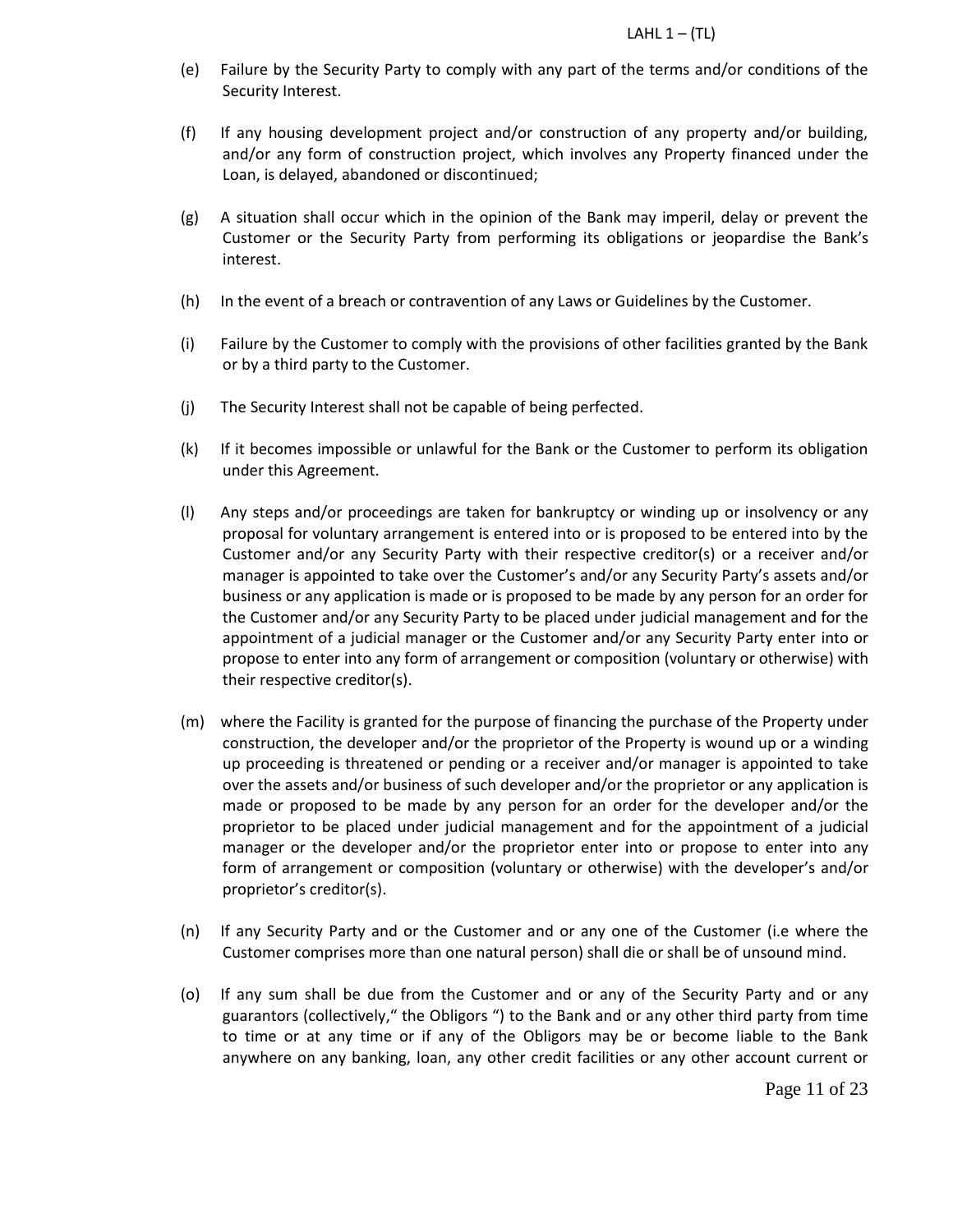otherwise ("the account(s)") or in any other manner whatsoever including but not limited to liability of any of the Obligors incurred to the Bank as surety(ies) or guarantor(s) or if default is made in relation to any provisions governing the account(s).

- 8.2 Consequences
	- (i) Upon the occurrence of any or all events of default, the Bank reserves the right to withdraw and/or suspend the Loan, the Customer shall repay all amounts outstanding under the Loan, and the Bank may exercise all its rights and remedies at law and in equity.
	- (ii) Notwithstanding Clause 8.2(i) above, the Bank reserves the right to vary the Prevailing Interest Rate as specified in the Letter of Offer or to such other rate as the Bank may in its discretion stipulate from time to time if the Customer fails to pay the monthly instalment, interest, capitalised interest, default interest and other charges.

## 8.3 Remedies Exercised Concurrently

- (a) The Bank shall have the right to exercise its remedies concurrently, including pursuing all remedies of sale or realisation of security and civil suit to recover the amount outstanding.
- (b) The exercise of the above rights would not subject the Bank to any claim for involuntary loss.
- (c) The Customer shall pay the Bank the difference between the Indebtedness and the net proceeds of the sale of the Property.

#### 9 **SECURITY**

- 9.1 The Customer shall provide, or shall ensure that the Security Party provides, the Security Interest and a power of attorney appointing the Bank or any other person authorised by the Bank, as attorney of the Customer and/or Security Party and in the Customer's and/or Security Party's name and on their behalf, to deal with the Property, by executing the standard form(s) prescribed by the Bank.
- 9.2 The Bank shall have the right to request for a substitution of the Security Interest or additional security, and the Customer shall comply with such request by executing all the standard form(s) prescribed by the Bank and all costs would be borne by the Customer.
- 9.3 The Security Interest created in favour of the Bank shall be continuing security for the existing Indebtedness and all future Indebtedness of the Customer with the Bank.
- 9.4 The Security Party shall not, during the existence of this Agreement, without the prior written consent of the Bank, create or permit any form of mortgage, charge, debenture, pledge, lien, or other security interest, or permit to exist any caveat or prohibitory orderin respect of the Property.

#### 10 **SECURITY INTEREST**

The Customer confirms that the Security Interest is given or assigned to the Bank as Security for

Page 12 of 23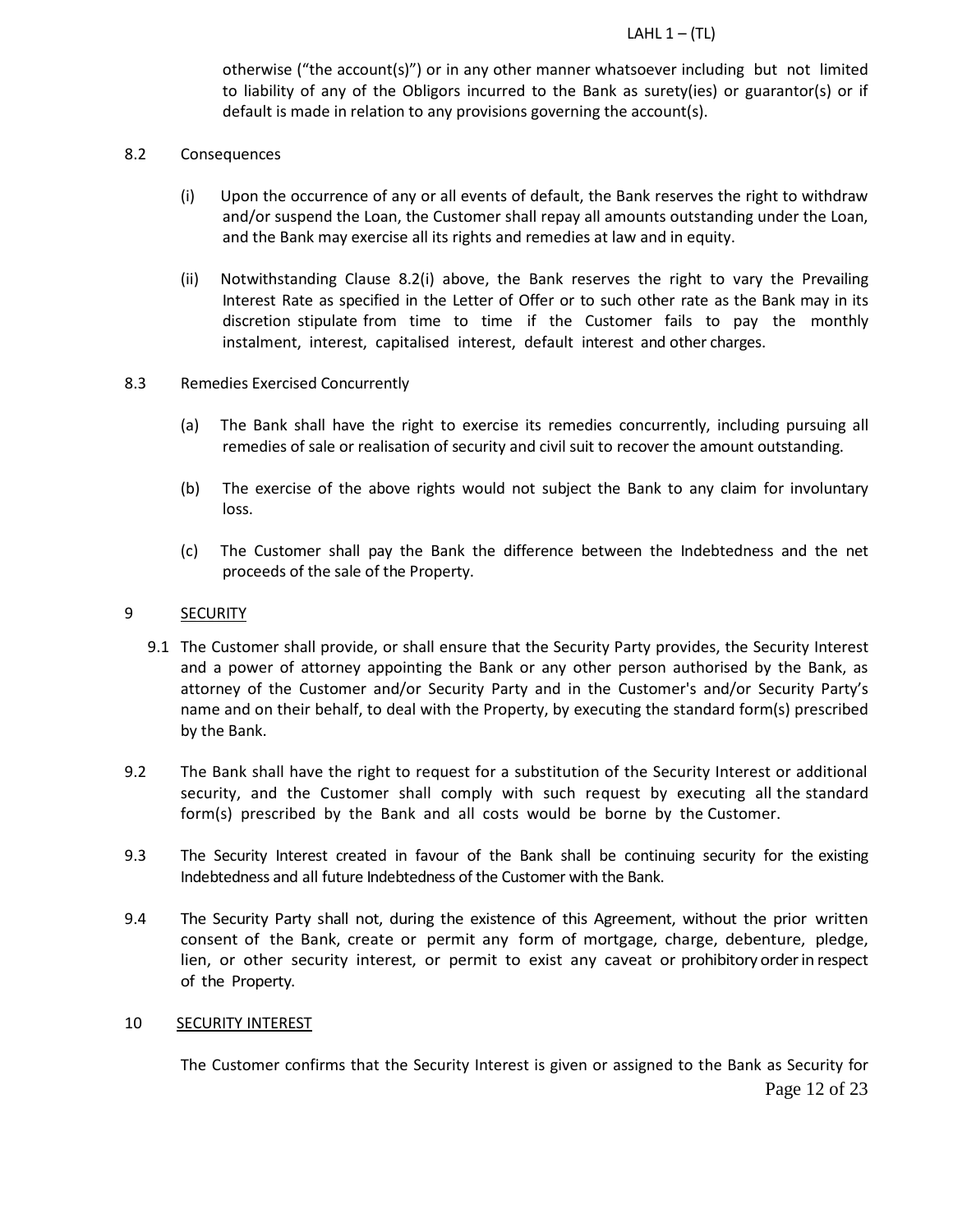existing and future Indebtedness or future advances granted by the Bank to the Customer.

# 11 INSURANCE

- 11.1 The Customer shall cause the Security Party to maintain a house owner insurance policy with extended coverage for a sum not less than the Loan in the joint names of the Security Party and the Bank or the Bank's interest as assignee endorsed on the Policy, with such insurance company approved by the Bank. The Bank will be nominated as "Loss Payee". The Bank's written consent is required before the Policy is cancelled.
- 11.2 If necessary, the Bank shall effect and/or maintain the above policy and the Customer or Security Party shall bear the cost so incurred.
- 11.3 Unless provided otherwise, the Customer shall take out and maintain a mortgage reducing term assurance policy and to assign the policy and all benefits and advantages to the Bank.
- 11.4 All monies received on any of the above Policies will be applied to or towards making good the loss or damage to the Property or at the Bank's option, towards paying the Indebtedness.
- 11.5 The Customer or the Security Party shall hold monies received on such insurance in trust for the Bank and the Bank may receive and give a good discharge for all such monies.
- 11.6 Pending receipt of any monies from the insurance company, the Customer shall continue paying whatever instalment and/or monies due and payable.
- 11.7 The Customer shall bear the difference between the cost of making good the loss or damage to the Property and any amounts received from the insurance company, in addition to continuing paying any instalment(s), and shall pay to the Bank within seven (7) days from the date of demand by the Bank the difference between the amount outstanding under the Loan and the amount so received. Interest at the Default Interest Rate shall be charged on the amount so demanded.

# 12 LIABILITY

Notwithstanding anything to the contrary, in no event will the measure of damages payable by the Bank to the Borrower for any loss or damage incurred by the Borrower include, nor will the Bank be liable for, any amounts for loss of income or profit or savings, or any indirect, incidental, consequential, exemplary, punitive or special damages of the Borrower, even if the Bank had been advised of the possibility of such loss or damages in advance, and all such loss and damages are expressly disclaimed.

# 13 OTHER CONDITIONS

13.1 Letter of Offer

This Agreement, the Schedules and the Letter of Offer shall supersede all oral negotiations and prior correspondence in respect of this Loan. The Schedules and the Letter of Offer shall form part of this Agreement. In the event of any inconsistencies between this Agreement and the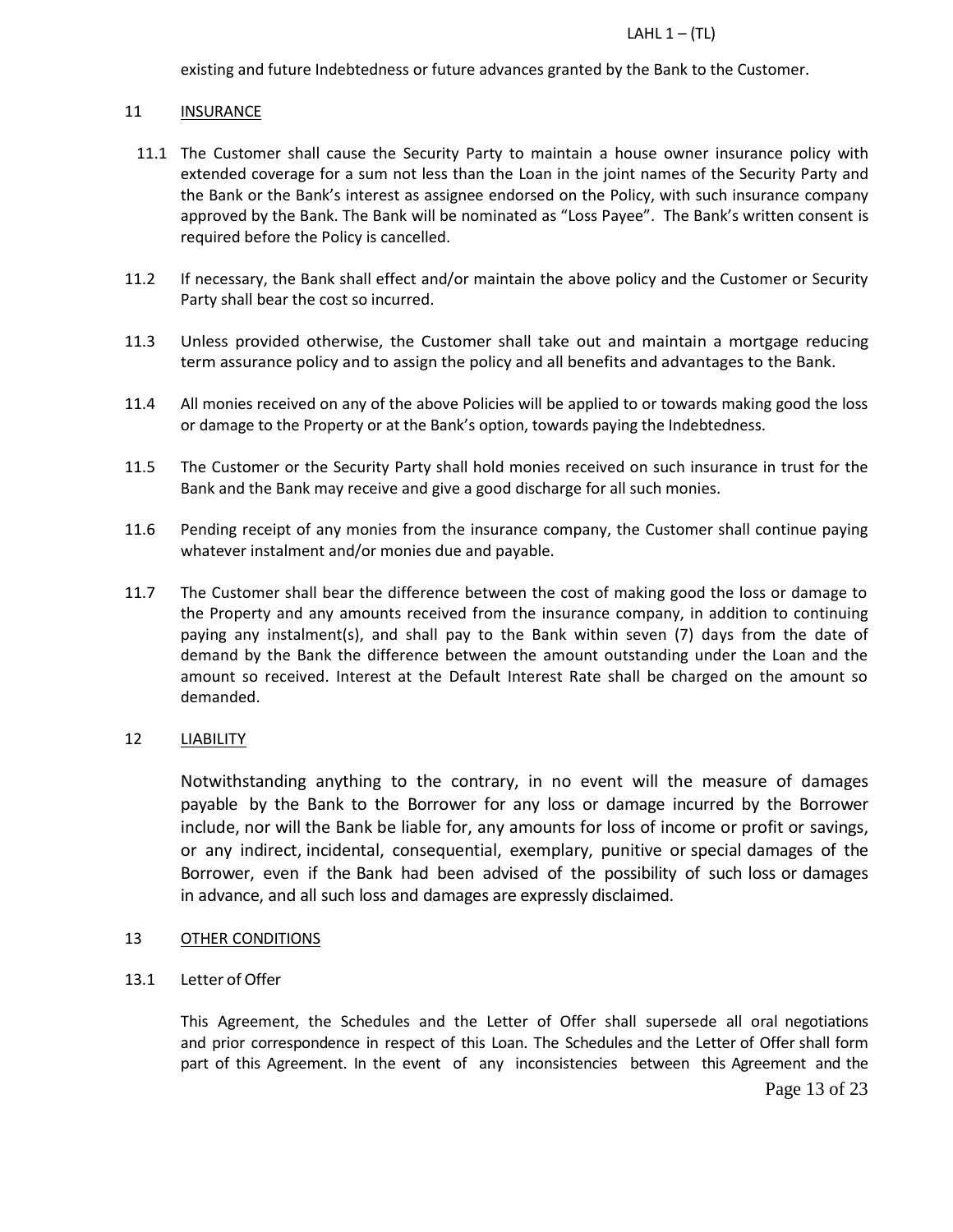Letter of Offer, the Letter of Offer shall prevail.

#### 13.2 Review

This Agreement is subject to periodic review at the discretion of the Bank and the terms and/or conditions as may be varied by the Bank from time to time.

### 13.3 Conclusive Evidence

Any statement by an officer of the Bank as to the amount due and owing as communicated to the Customer shall be final and conclusive proof of the Indebtedness except for manifest error or where fraud is proven.

## 13.4 Lien and Set-Off

- (a) The Bank shall have a lien on all assets (movable and immovable) of the Customer whether in the possession of the Bank, its affiliates, branch or office, and the Bank shall have the right to withhold, combine, consolidate, debit, transfer and/or set-off from any accounts of the Customer and or any of the Obligors with the Bank wheresoever situate (whether current, deposit, loan or of any other nature whether in Ringgit or in any other currency) any available balance or any sum standing to the credit of any one or more of such accounts for the purpose of effecting repayment of the Indebtedness and or the indebtedness of any of the Obligors.
- (b) Until the Indebtedness and or the indebtedness of any of the Obligors have been paid, the Customer shall not be entitled to claim set-off or counterclaim against the Bank in respect of any liability from the Bank to the Customer.
- (c) The Bank is entitled to set-off any monies received from the sale of the Property to discharge the Indebtedness and or the indebtedness of any of the Obligors.

# 13.5 Disclosure

Subject to the provisions below which (i) prohibit disclosure of information to Group Companies if objected to by the Customer; and (ii) require the Customer's express consent for disclosure of information to third parties for the stated purposes, the Customer hereby agrees and authorizes the Bank to disclose any information relating to this Agreement, the Security Interest, and/or the Customer's affairs or accounts:

- (a) to the Bank's agents, service providers, auditors, legal counsel, other professional advisors and to any person in or outside Malaysia who provide the Security Interest and/or is a party to any agreements which may constitute or form the basis of such Security Interest;
- (b) to the Central Credit Bureau, Biro Maklumat Cek or other relevant authorities to whom such Bureau or authorities the Bank is required to make such disclosure and/or to any authorities having jurisdiction over the Bank;
- (c) to any financial institutions with which the Customer has or propose to have dealings;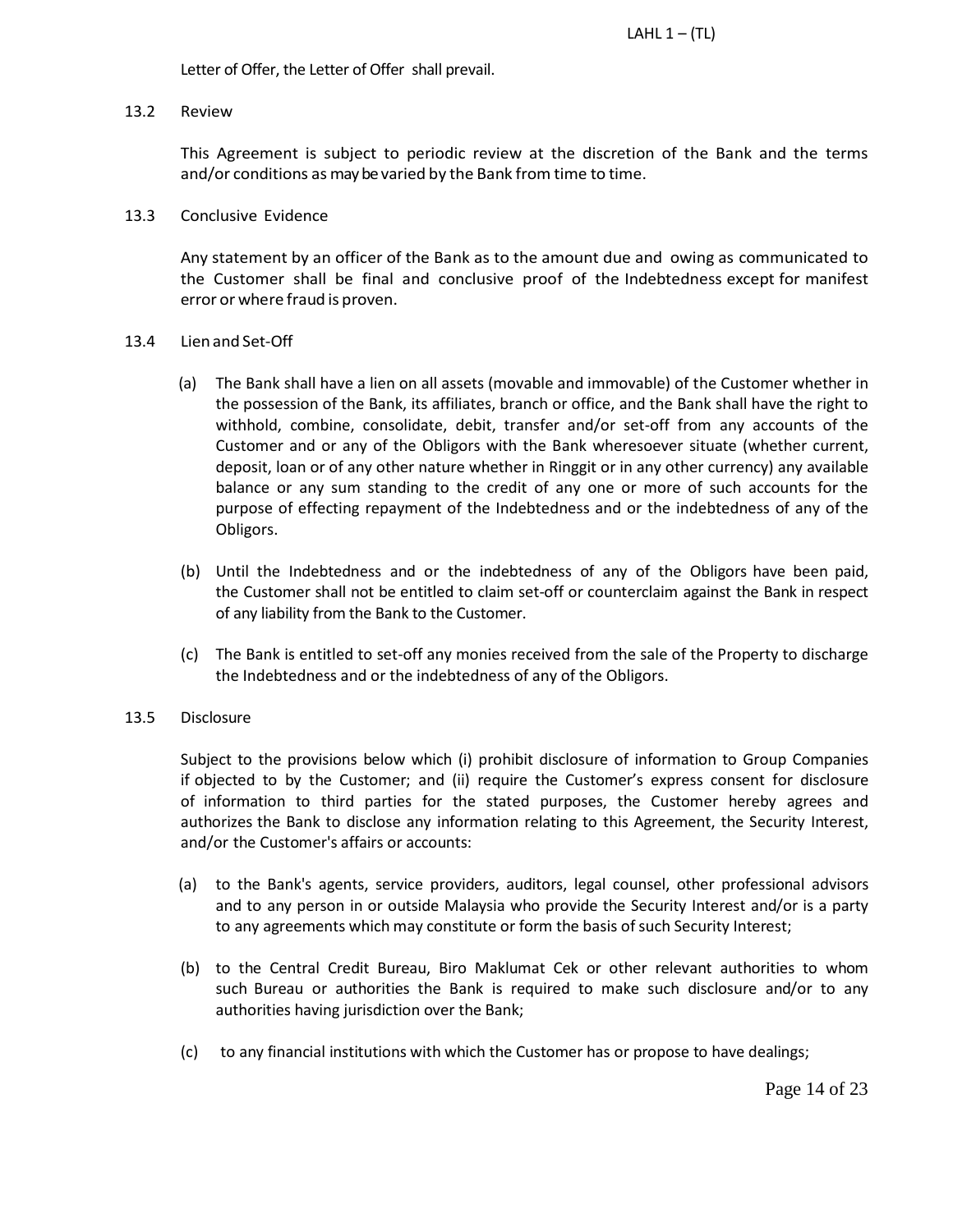- (d) to any insurance company which the Bank may deem fit in connection with any insurance policy which the Bank may wish to take pursuant to terms of this Agreement;
- (e) to companies which are or which in future may be companies within the group of the Bank as well as companies within the group of CIMB Group Holdings Berhad, the Bank's ultimate holding company ("the Group Companies") whether such Group Companies are residing, carrying on business, incorporated or constituted within or outside Malaysia;

for facilitating the business, operations, facilities and services of or granted or provided by the Bank and/or the Group Companies to their customers or as required by law or pursuant to any subpoena or order of the court.

Disclosure to Group Companies shall be for facilitating the operations, businesses, cross-selling and other purposes of the Bank and/or the Group Companies provided always that disclosure for cross selling purposes shall not be effected if such disclosure is objected by the Customer by contacting the Bank at the following telephone number or address (which may be changed by the Bank from time to time by notice to the Customer): 19th Floor, Menara Bumiputra Commerce, 11 Jalan Raja Laut, 50350 Kuala Lumpur, Tel No.: 1300-880-900.

Further, where the Bank intends to share the Customer's information (excluding information relating to the Customer's affairs or account) with third parties for strategic alliances, marketing and promotional purposes, the Bank shall ensure that consent form the Customer has been obtained.

The Customer hereby expressly confirms that the Bank, its officers and agents shall be under no liability under any circumstances whatsoever for furnishing such information whether by reason of any misstatement, error, negligence, omission, delay or any matter in connection thereto whatsoever and whether before on or after the date of this Agreement.

13.6 Modification and Indulgence

The Bank may at any time without affecting the Security Interest: -

- (a) vary the terms and/or conditions of this Agreement.
- (b) vary or increase the Loan.
- (c) grant to the Customer or Security Party any indulgence.
- 13.7 Expenses and Stamp Duty

The Customer shall:-

(i) pay on demand, on the basis of full indemnity all expenses (including legal, stamp duty and out-of-pocket expenses) incurred in connection with this Agreement; and/or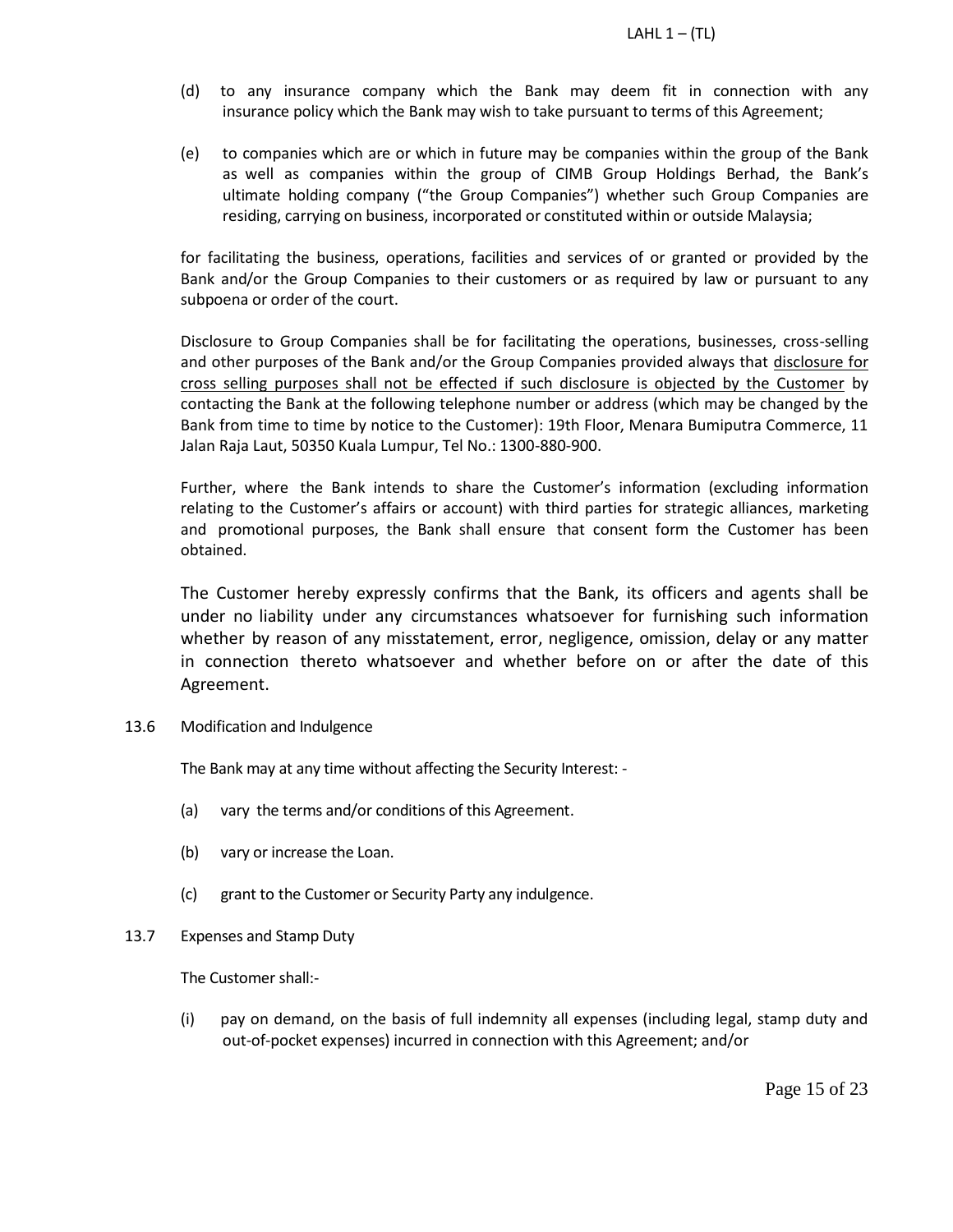(ii) indemnify the Bank from and against any losses or liabilities incurred or which the Bank may incur as a result of any delay or omission to pay such stamp duty.

Notwithstanding the above, the Bank reserves the right to vary the terms above as per the Letter of Offer and/or the Special Conditions in Schedule 2 herein.

- 13.8 Service of Notice
	- (a) Any notice in writing required to be served shall be deemed to have been served on the Customer if it is left or sent by ordinary mail to the usual or last known place of business or residence of the Customer or at the address stated in Section 1 of Schedule 1.
	- (b) Unless otherwise stated specifically in this Agreement, if sent by ordinary mail to the Customer, any such notice shall be deemed to be received by the Customer when the notice would in the ordinary course of post have been delivered.

## 13.9 TransferBenefit

The Bank may at any time with or without the consent or concurrence of the Customer and/or the Security Party transfer this Agreement and the Security Interest to any person. All costs relating to the transfer shall be borne by the Customer.

#### 13.10 Severability

If at any time any provision hereof is or becomes invalid, illegal, or unenforceable in any respect, such provision shall be ineffective to the extent necessary without affecting or impairing the validity, legality, and/or enforceability of the remaining provisions hereof.

#### 13.11 Time

Time shall be the essence of this Agreement.

#### 13.12 Successors Bound

This Agreement and the Security Interest shall be binding upon and enure to the benefit of the Bank and the Customer and their respective estate, heirs, personal representatives, assigns and/or successors-in-title and any other persons for the time being deriving title under them except that the Customer may not assign his or her rights or obligations herein.

#### 13.13 GoverningLaw

This Agreement shall be governed by the laws of Malaysia.

#### 13.14 Interpretation

In the event of any conflict in the interpretation of the provisions contained in this Agreement, the Schedules and the Letter of Offer ('these documents') and any translation thereof in any language, the English version of these documents shall prevail. Notwithstanding the aforementioned where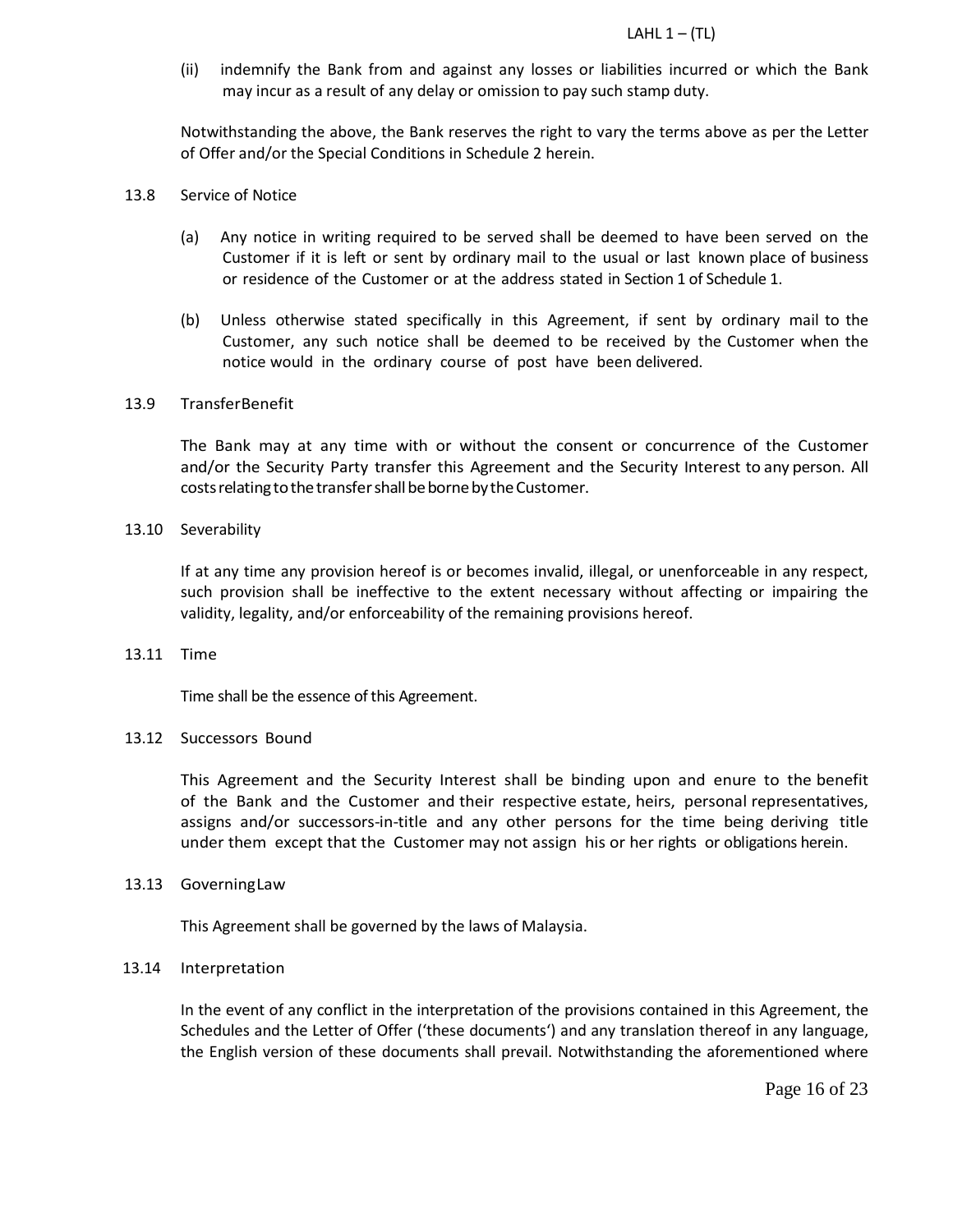you request for the Bahasa Malaysia version of the terms and conditions herein the Bank shall provide the same to you and if the agreement is entered into on this basis, then the Bahasa Malaysia version of the terms and conditions shall prevail.

#### 14 PRINCIPAL AND SUBSIDIARY INSTRUMENTS

IT IS HEREBY AGREED AND DECLARED that this Agreement, the Letter of Offer and the Security Documents are instruments in one transaction to secure the Loan and the Indebtedness and for the purpose of Section 4 (3) of the Stamp Act 1949 this Agreement is deemed to be the principal or primary instrument.

#### 15. PRIVACY CLAUSE

- 15.1 The Customer hereby confirms that the Customer has read, understood and agreed to be bound by the CIMB Group Privacy Notice (which is available at www.cimbbank.com.my or www.cimbislamic.com) and the clauses herein, as may relate to the processing of the Customer's personal information. For the avoidance of doubt, the Customer agrees that the said Privacy Notice shall be deemed to be incorporated by reference into this Agreement.
- 15.2 In the event the Customer provides personal and financial information relating to third parties, including information relating to the Customer's next-of-kin and dependents (where the Customer is an individual) or information relating to the Customer's directors, shareholders, officers, individual guarantors and security providers (where the Customer is a corporation), for the purpose of opening or operating the Customer's account(s)/facility(ies) with the Bank or otherwise subscribing to the Bank's products and services, the Customer (a) confirms that the Customer has obtained their consent or is otherwise entitled to provide this information to the Bank and for the Bank to use it in accordance with this agreement; (b) agree to ensure that the personal and financial information of the said third parties is accurate; (c) agree to update the Bank in writing in the event of any material change to the said personal and financial information; and (d) agree to the Bank's right to terminate this agreement should such consent be withdrawn by any of the said third parties.
- 15.3 Where the Customer instructs the Bank to effect any sort of cross-border transaction (including to make or receive payments), the details relevant to the cross-border transaction (including information relating to those involved in the said transaction) may be received from or sent abroad, where it could be accessible (whether directly or indirectly) by overseas regulators and authorities in connection with their legitimate duties (e.g. the prevention of crime). In instructing the Bank and/or the Bank's agents to enter into any cross-border transaction on behalf of the Customer, the Customer agrees to the above said disclosures on behalf of the Customer and others involved in the said cross-border transaction.
- 15.4 The Bank may at any time and from time to time now and/or in the future carry out the necessary reference checks including but not limited to credit reporting/reference checks with credit reporting/reference agencies including but not limited to CCRIS, FIS and/or any other agencies and/or from any financial institution to enable us to ascertain the Customer's status as may be required to help make decisions, for example when the Bank needs to (a) check details on applications for credit and credit- related or other facilities; (b) manage credit and credit-related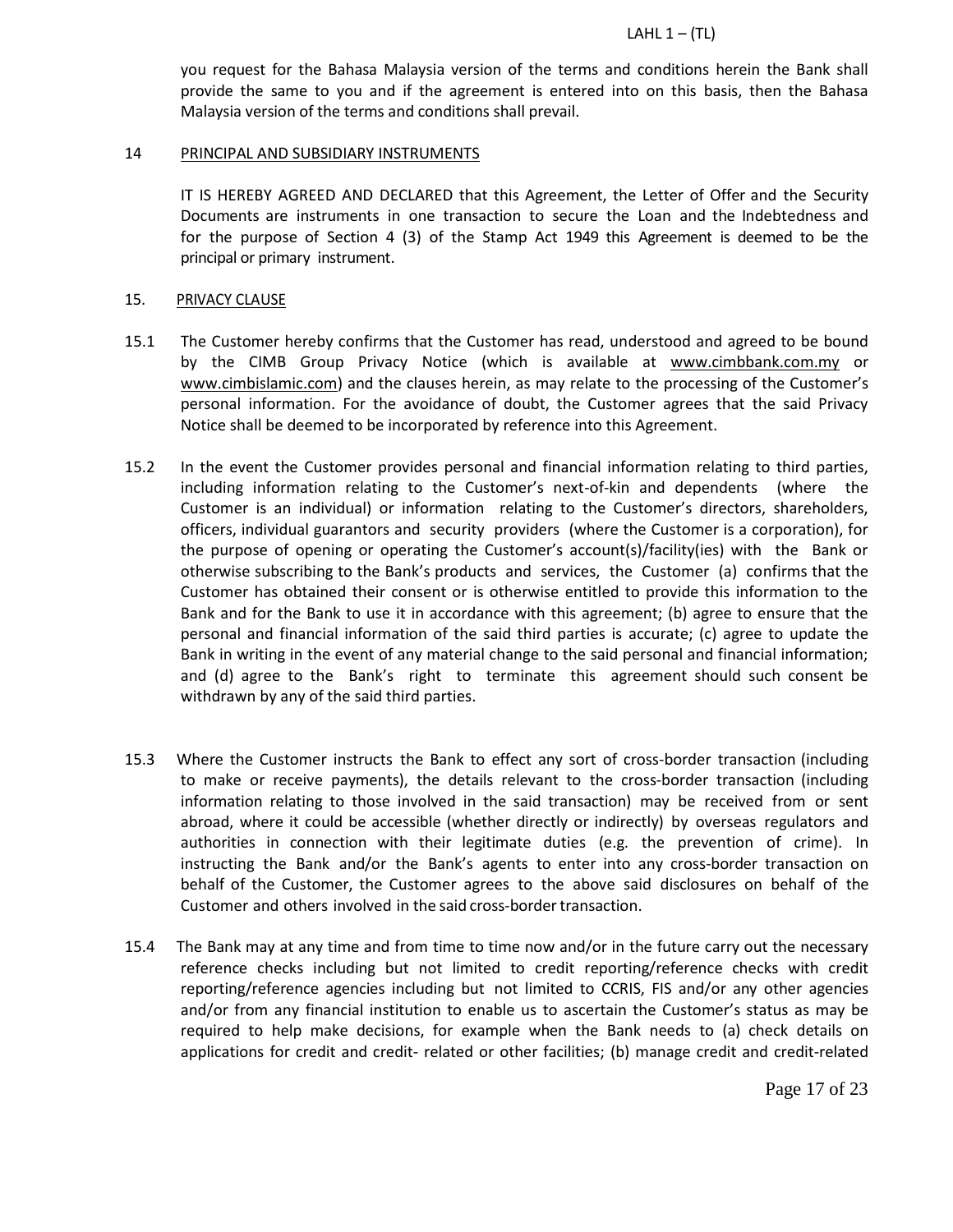accounts or facilities, including conducting reviews of the Customer's portfolio(s); and/or recover debts. The Customer will be linked by credit reporting/reference agencies to any other names the Customer uses or has used, and any joint and several applicants. The Bank may also share information about the Customer and how the Customer manages the Customer's account(s)/facility(ies) with relevant credit reporting/reference agencies.

- 15.5 Even after the Customer has provided the Bank with any information, the Customer will have the option to withdraw the consent given earlier. In such instances, the Bank will have the right to not provide or discontinue the provision of any product, service, account(s) and/or facility(ies) that is/are linked with such information.
- 15.6 The Bank reserves the right to amend this clause from time to time at the Bank's sole discretion and shall provide prior notification to the Customer in writing and place any such amendments on the Bank's websites and/or by placing notices at the banking halls or at prominent locations within the Bank's branches.
- 15.7 For the purposes of this Clause, the CIMB Group consists of CIMB Group Holdings Berhad and all its related companies as defined in Section 7 of the Companies Act 2016 and jointly controlled companies that provide financial and other regulated services, excluding companies, branches, offices and other forms of presence operating outside Malaysia, and the use of the words "the Bank" and " the Bank's" are to be read as referencesto the CIMB Group.
	- 15.8 The Customer further agrees that the Bank shall not in any event be liable from any claim, loss, damage (financial or otherwise), injuries, embarrassments or liability howsoever arising whether in contract, tort, negligence, strict liability or any basis (including direct or indirect, special, incidental, consequential or punitive damages or loss of profits or savings) arising from any inaccuracy or loss, deletion or modification of data or for any other reasons whatsoever relating to any information forwarded by the Bank to such credit reporting/reference agencies and/or such other party, as the case may be, or in relation to any access or use, or the inability to access or use by such credit reporting/reference agencies and/or such other party or reliance on the information contained therein, whether caused by any technical, hardware or software failure of any kind, the interruption, error, omission, delay, viruses or otherwise howsoever.
- 15.9 This clause shall be without prejudice to any other clause in this Agreement which provides for the disclosure of information.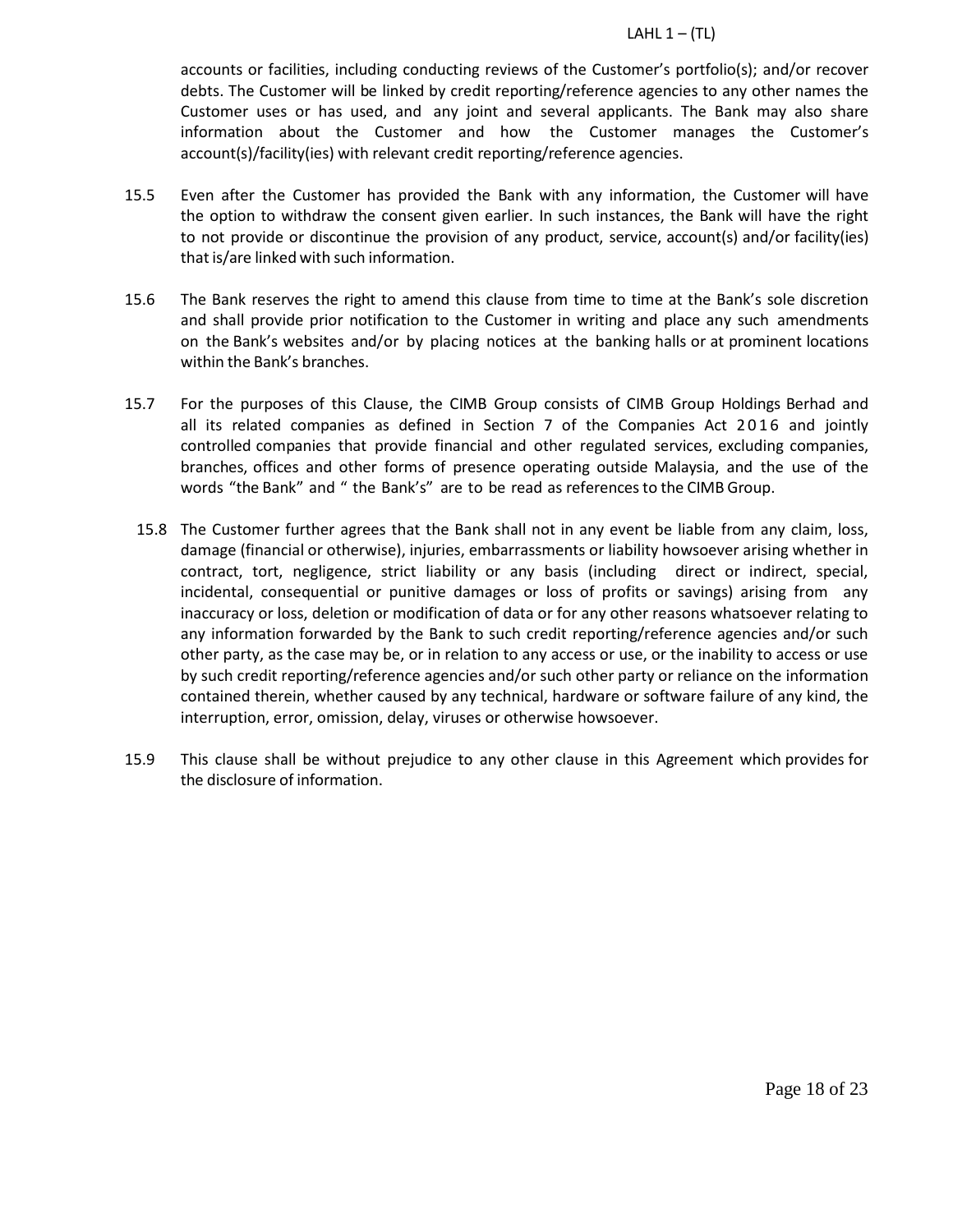IN WITNESS WHEREOF the parties hereto have set their hands and seal hereunto.

| Signed for and on<br>behalf of                         |  |
|--------------------------------------------------------|--|
| <b>CIMB BANK BERHAD</b>                                |  |
| $(13491-P)$<br>by its Attorney in the<br>presence of:- |  |

(and  $\overline{\phantom{a}}$ ) (I.C. No. )

Signed by the Customer )<br>in the presence of ) in the presence of

(and  $\overline{\phantom{a}}$ ) (I.C. No. )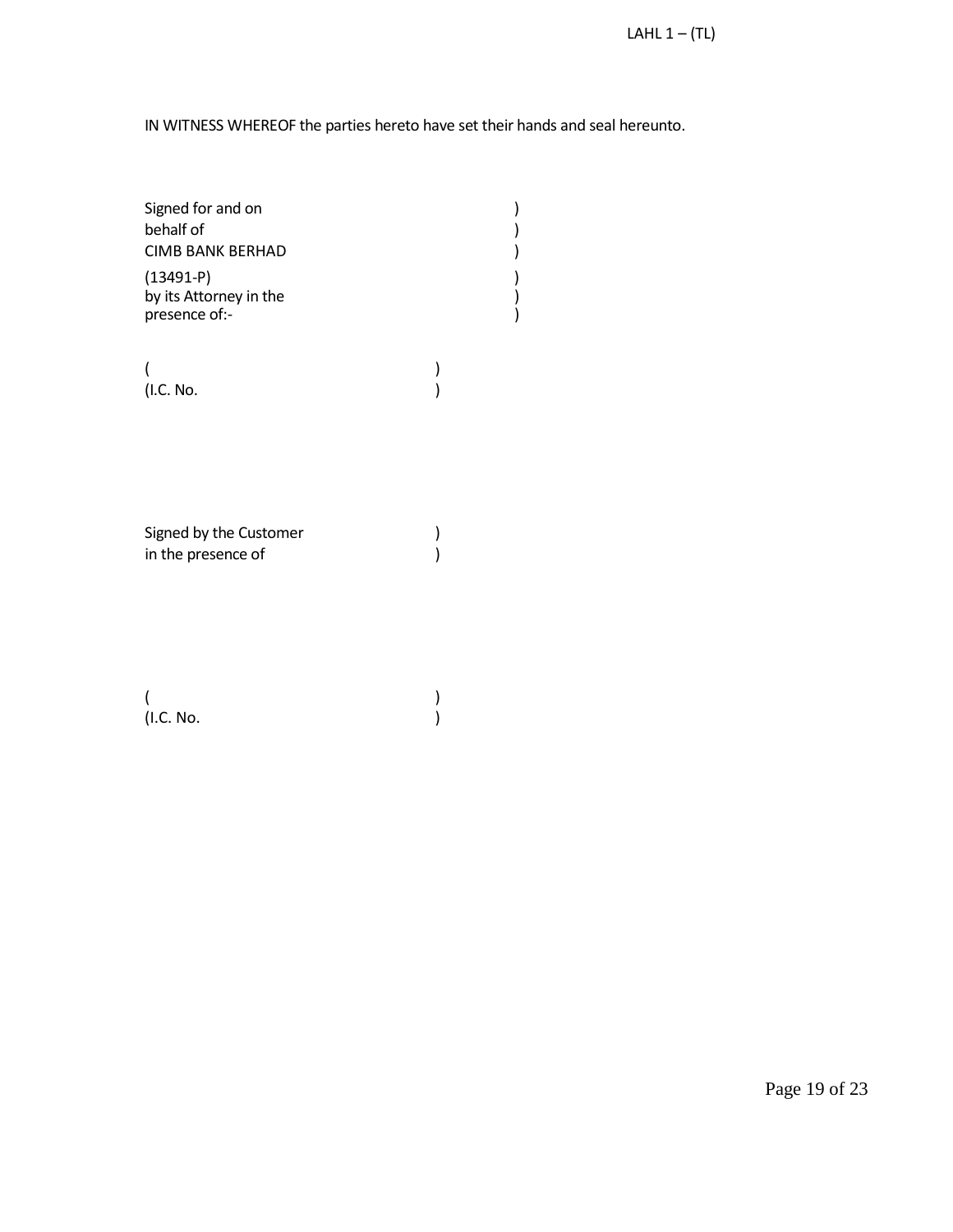|                | SCHEDULE 1<br>(which is to be taken, read and construed as an essential part of this Agreement) |                                                                                                                                                                                                                                                                                                                                                                                                    |  |  |  |  |  |  |  |
|----------------|-------------------------------------------------------------------------------------------------|----------------------------------------------------------------------------------------------------------------------------------------------------------------------------------------------------------------------------------------------------------------------------------------------------------------------------------------------------------------------------------------------------|--|--|--|--|--|--|--|
| Section        | Item                                                                                            | Description                                                                                                                                                                                                                                                                                                                                                                                        |  |  |  |  |  |  |  |
| $\overline{1}$ | Name(s) and address (es) of<br>the Customer.                                                    |                                                                                                                                                                                                                                                                                                                                                                                                    |  |  |  |  |  |  |  |
| $\overline{2}$ | Description of the Property                                                                     | The particulars of the Property shall be<br>as stated in the Charge/Deed of Assignment<br>(to delete whichever is inapplicable) dated<br>between the<br>Bank and the Security Party, subject to the<br>Bank's right to vary and/or amend the<br>particulars of the Property and/or the<br>Charge/Deed of Assignment (to delete<br>whichever is inapplicable) at the Bank's<br>absolute discretion. |  |  |  |  |  |  |  |
| $\overline{3}$ | Name(s) and Description(s) of<br>the persons providing<br>the Security                          |                                                                                                                                                                                                                                                                                                                                                                                                    |  |  |  |  |  |  |  |

L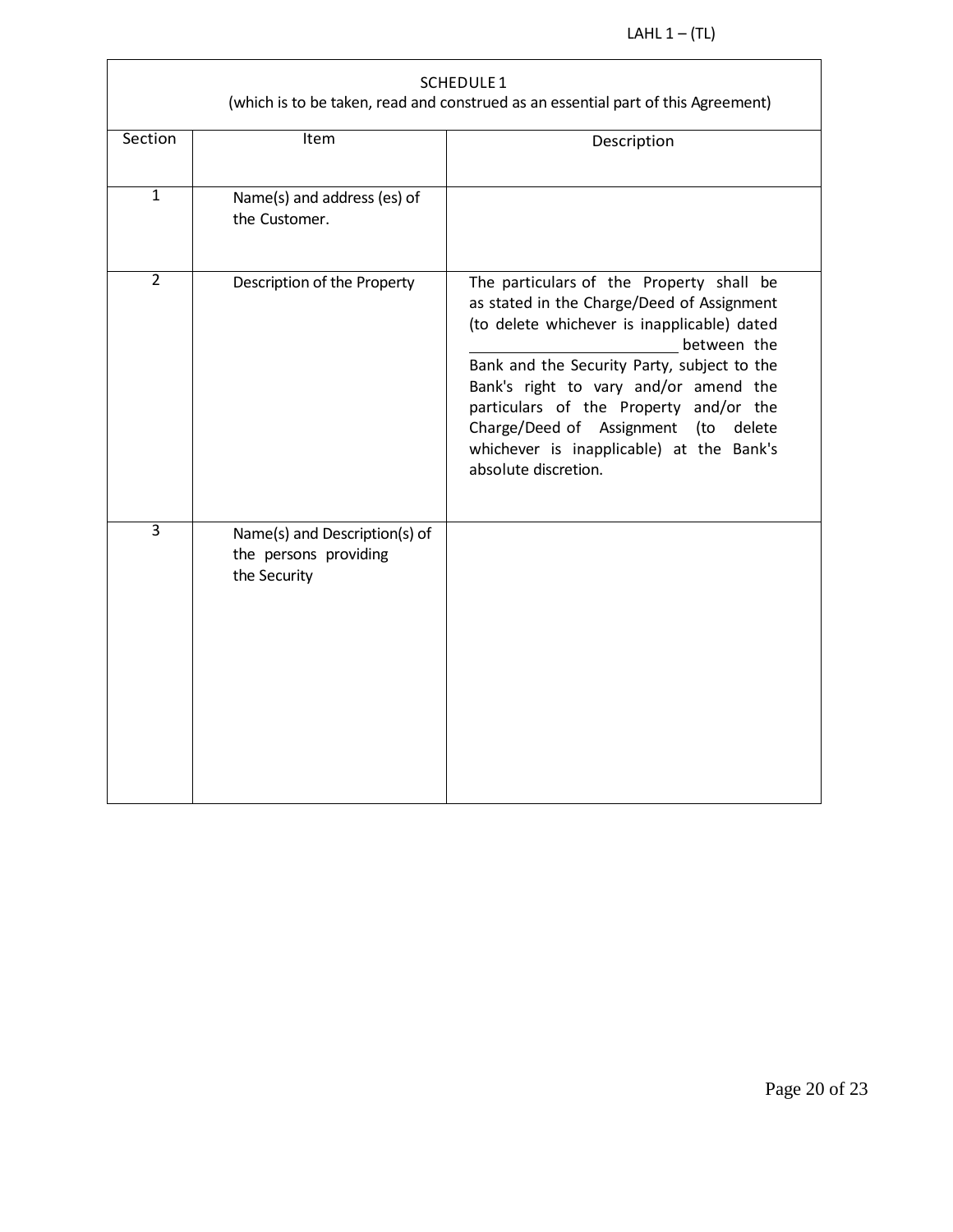## SCHEDULE 2

(to enclose a copy of the stamped Letter of Offer duly accepted in this Schedule)

## SPECIAL CONDITIONS FORMING PART OF THIS AGREEMENT

(To state any special conditions, e.g. if the legal fees, etc are to be paid by the Bank, any special prepayment conditions, any other benefits such as credit card facility, and/or any other conditions in the Letter of Offer which are not stated in this Agreement. To state "Not Applicable" if inapplicable)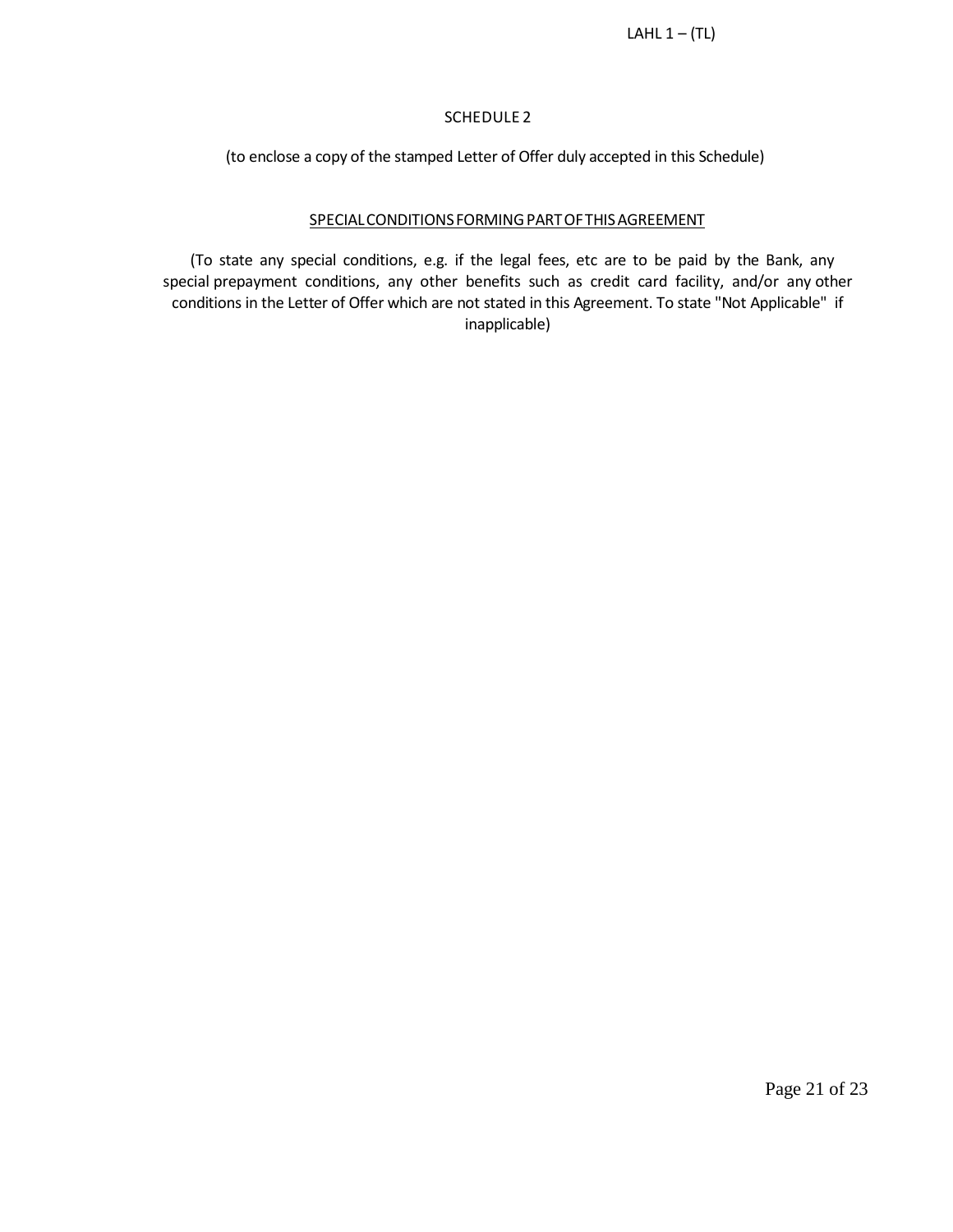### SCHEDULE 3

#### CONDITIONS RECEDENT

- a) This Agreement and the Security Interest shall have been duly executed, stamped, and registered with such registries as the Bank may deem necessary or expedient, and copies thereof duly delivered to the Bank. Provided that the Bank may at its absolute discretion disburse the Loan or any part thereof prior to or upon presentation of the Security Interest at the relevant registries for registration;
- b) A search having been made at the relevant land registry/land office confirming that the Property is free from all encumbrances and no acquisition notices have been lodged and/or registered or issued against the Property and the lodgement of a private caveat on the master title of the Property;
- c) The Bank is satisfied that the execution, delivery and performance of this Agreement and the Security Interest have been duly authorised and approved by all necessary parties and that the same do not contravene any law, rules or regulations or any contractual or other restrictions binding upon the Customer or the Security Party (if any);
- d) The receipt by the Bank of any undertakings, consents, approvals, and/or confirmations required by the Bank to the Bank's satisfaction;
- e) If applicable, the Bank shall have received the letter of disclaimer/undertaking from the bridging financier/existing chargee to exclude the Property from foreclosure proceedings, such letter of disclaimer/undertaking to be in form and content acceptable to the Bank;
- f) Where the Loan is to be disbursed by progressive releases, the receipt by the Bank of the relevant architect certificates;
- g) The Customer shall have delivered or caused to deliver to the Bank the current receipts of quit rent, assessments, rates, dues and other outgoings thereto as the Bank may require;
- h) Where required by the Bank, a valuation of the Property and/or verification of the address of the Property by a valuer acceptable to the Bank at the cost and expense of the Customer;
- i) Receipt by the Bank of a duly executed and stamped copy/original of the Sale and Purchase Agreement and/or original Proclamation of Sale together with duly executed and stamped Memorandum of Contract, as the Bank may require, and/or all other documents pertaining to the Property as the Bank may require;
- j) Where the Customer or any of the Security Parties is/are a corporation, receipt by the Bank of certified true copies of the Constitution (Memorandum and Articles of Association for purposes of the Companies Act, 1965), the latest Return of Allotment of Shares Form (Forms 24 for the purposes of the Companies Act, 1965), Notice of Situation of Registered Office and of Office Hours and Particulars of Changes (Form 44 for purposes of the Companies Act, 1965) or